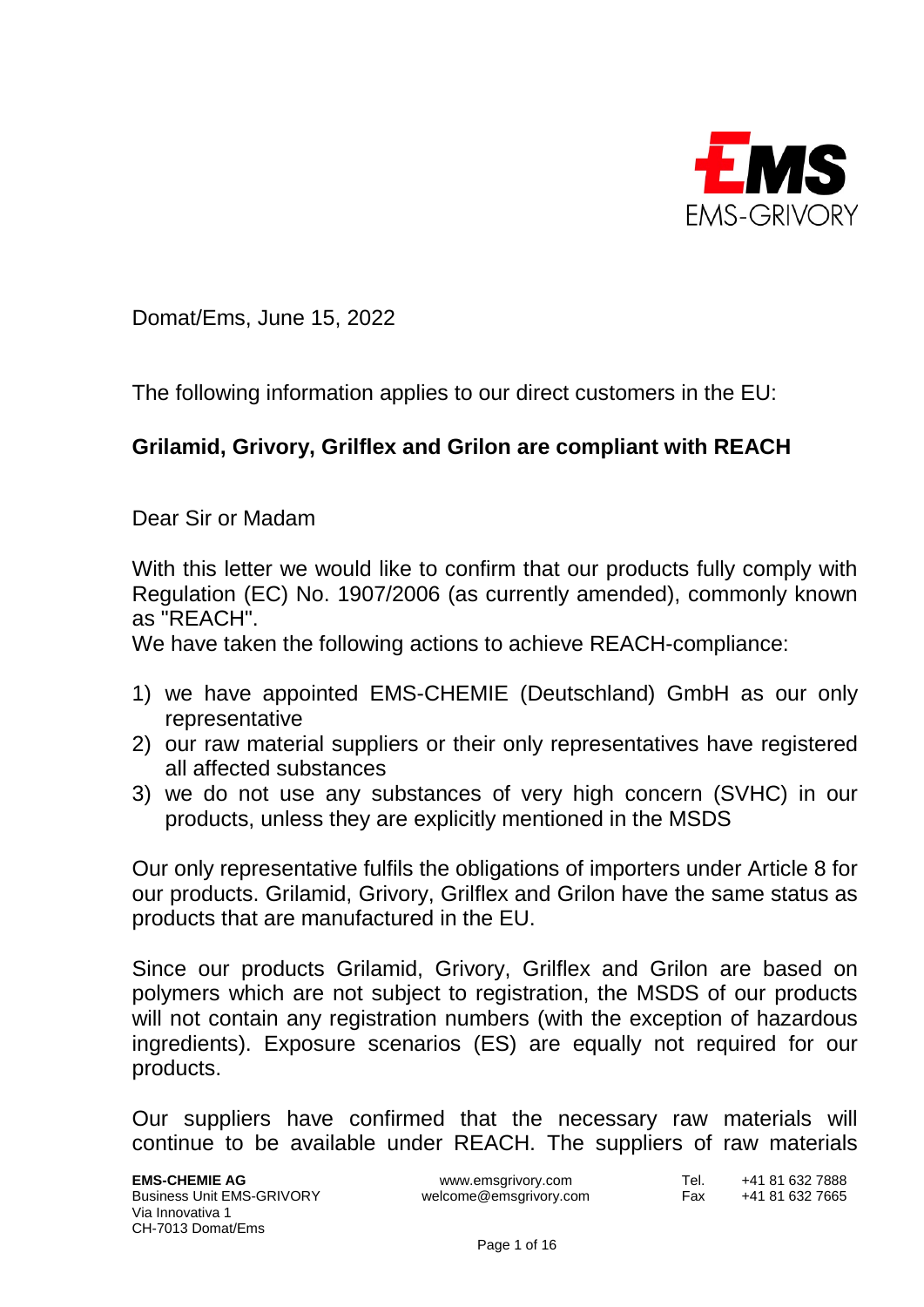which we use in quantities  $> 1$  to/a have confirmed their successful registration by the applicable deadlines (depending on the tonnage band) of 30 November 2010, 31 May 2013, or 31 May 2018, respectively. Therefore we can continue to offer you our wide product assortment in the future.

We very much hope to have been of assistance. If you have any questions, please do not hesitate to get in touch with your familiar contacts in Domat/Ems.

EMS-GRIVORY

Material Testing **Regulatory Affairs** 

T. Bresch

Benjamin Willers **Dr. Thomas Emerschitz** MT EMS-GRIVORY **REACH responsible for EMS-GRIVORY** 

Disclaimer:

The information above is accurate to the best of our current knowledge, but given without any guarantee.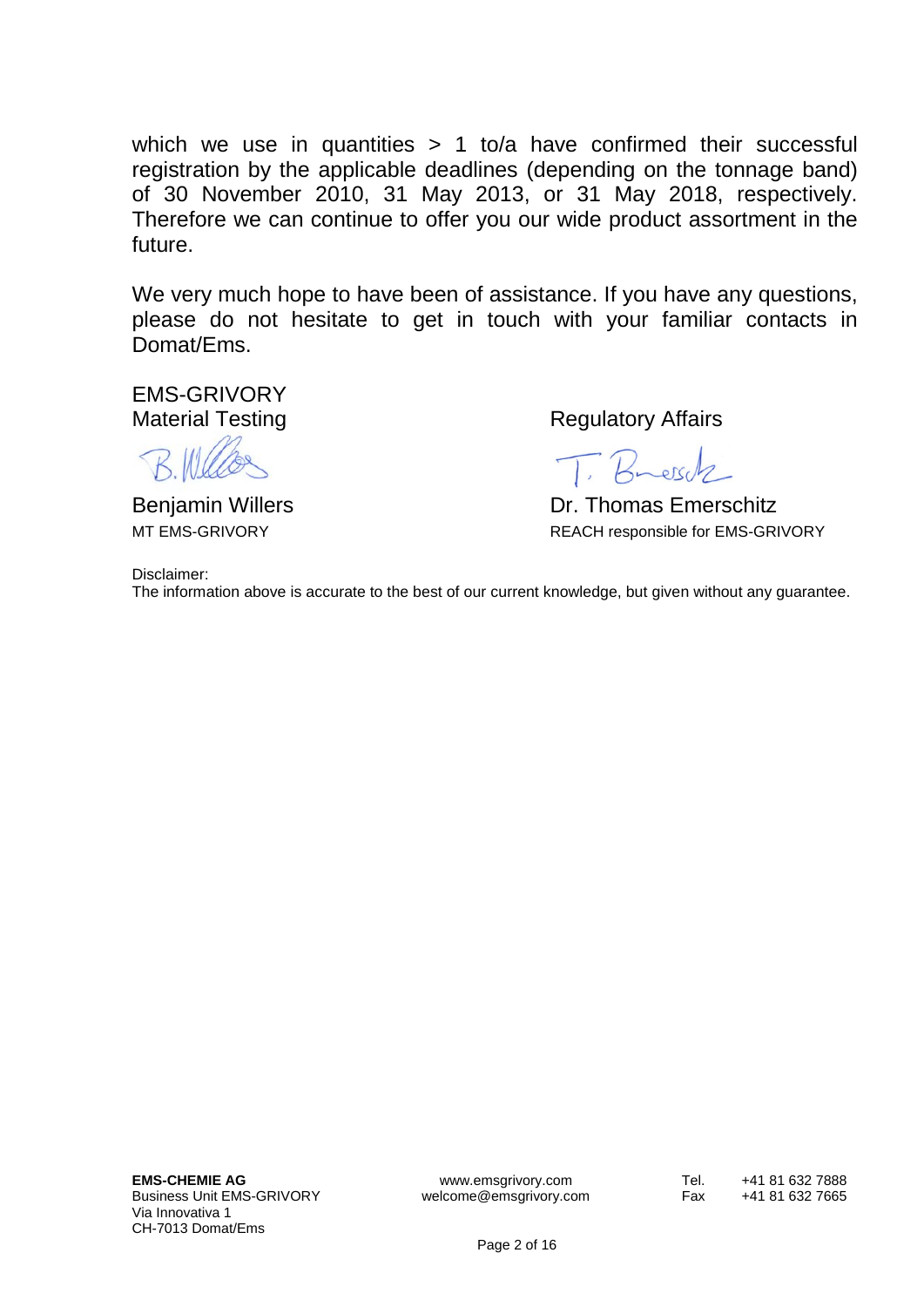

Domat/Ems, June 15, 2022

## **Substances of Very High Concern (SVHC)**

## Dear Sir or Madam

We can confirm that our products Grilon, Grilamid, Grivory and Grilflex, unless otherwise indicated in the respective MSDS, do not contain any of the SVHC included in the candidate list, which has been published on 10 June 2022, and the authorisation list according to Annex XIV of Regulation (EC) No. 1907/2006 as amended, as intentionally added part of their formulation in concentrations > 0.1 wt.-%.

| <b>Substance name</b>                                                                             | <b>EC Number</b>                             | clusion                  | Date of in- Reason for inclu-<br>sion                                                                                                                                                               | <b>Decision</b><br>number               |
|---------------------------------------------------------------------------------------------------|----------------------------------------------|--------------------------|-----------------------------------------------------------------------------------------------------------------------------------------------------------------------------------------------------|-----------------------------------------|
| 4,4'- Diaminodiphenylmethane (MDA)                                                                | 202-974-4                                    | 28.10.2008               | Carcinogenic (Article<br>57a)                                                                                                                                                                       | ED/67/2008                              |
| 5-tert-butyl-2,4,6-trinitro-m-xylene<br>(musk xylene)                                             | 201-329-4                                    | 28.10.2008               | vPvB (Article 57 e)                                                                                                                                                                                 | ED/67/2008                              |
| Alkanes, C10-13, chloro (Short Chain Chlo-<br>rinated Paraffins)                                  | 287-476-5                                    | 28.10.2008               | PBT and vPvB (Arti-<br>cles 57 d and 57 e)                                                                                                                                                          | ED/67/2008                              |
| Anthracene                                                                                        | 204-371-1                                    | 28.10.2008               | PBT (Article 57 d)                                                                                                                                                                                  | ED/67/2008                              |
| Benzyl butyl phthalate (BBP)                                                                      | 201-622-7                                    | 28.10.2008               | Toxic for reproduction<br>(Article 57 c)<br><b>Endocrine disrupting</b><br>properties (Article 57 f<br>- human health)                                                                              | ED/67/2008<br>ED/30/2017                |
| Bis (2-ethylhexyl)phthalate (DEHP)                                                                | 204-211-0                                    | 28.10.2008<br>17.12.2014 | Toxic for reproduction<br>(Article 57 c)<br><b>Endocrine disrupting</b><br>properties (Article 57 f<br>- environment)<br><b>Endocrine disrupting</b><br>properties (Article 57 f<br>- human health) | ED/67/2008<br>ED/108/2014<br>ED/30/2017 |
| Bis(tributyltin) oxide (TBTO)                                                                     | 200-268-0                                    | 28.10.2008               | PBT (Article 57 d)                                                                                                                                                                                  | ED/67/2008                              |
| Diarsenic pentaoxide                                                                              | 215-116-9                                    | 28.10.2008               | Carcinogenic (Article<br>57 a)                                                                                                                                                                      | ED/67/2008                              |
| Diarsenic trioxide                                                                                | 215-481-4                                    | 28.10.2008               | Carcinogenic (Article<br>57a)                                                                                                                                                                       | ED/67/2008                              |
|                                                                                                   |                                              |                          | Toxic for reproduction<br>(Article 57 c)                                                                                                                                                            | ED/67/2008                              |
| Dibutyl phthalate (DBP)                                                                           | 201-557-4                                    | 28.10.2008               | Endocrine disrupting<br>properties (Article 57 f<br>- human health)                                                                                                                                 | ED/30/2017                              |
| Hexabromocyclododecane (HBCDD) and<br>all major diastereoisomers identified:                      | 247-148-4<br>221-695-9                       | 28.10.2008               | PBT (Article 57 d)                                                                                                                                                                                  | ED/67/2008                              |
| <b>EMS-CHEMIE AG</b><br><b>Business Unit EMS-GRIVORY</b><br>Via Innovativa 1<br>CH-7013 Domat/Ems | www.emsgrivory.com<br>welcome@emsgrivory.com |                          | Tel.<br>Fax                                                                                                                                                                                         | +41 81 632 7888<br>+41 81 632 7665      |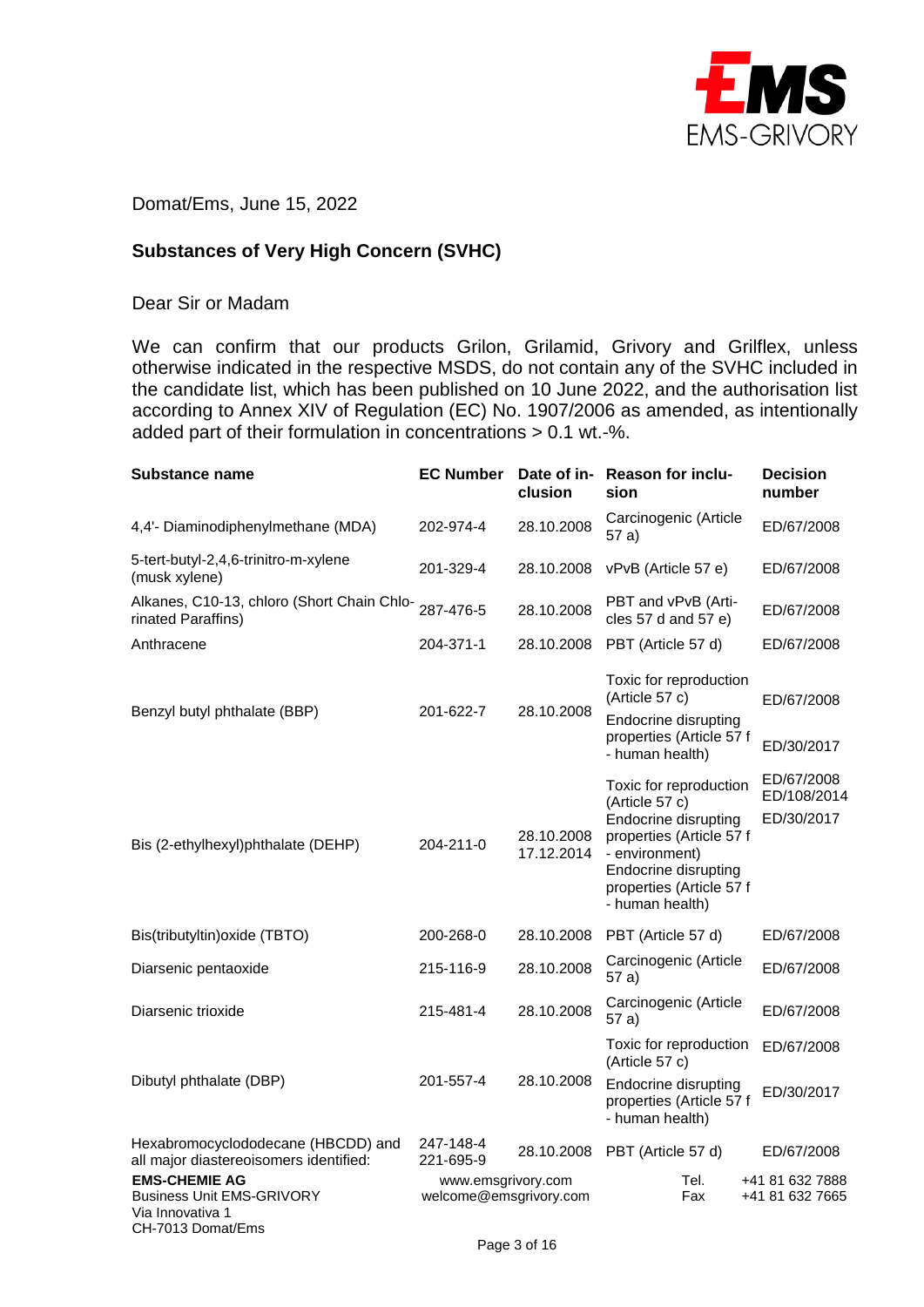| Alpha-hexabromocyclododecane<br>Beta-hexabromocyclododecane<br>Gamma-hexabromocyclododecane                                                                                                                                                                                                                                                                                                                                               | (134237-50-6)<br>$(134237 - 51 - 7)$<br>$(134237 - 52 - 8)$ |            |                                                                                                                        |                                    |
|-------------------------------------------------------------------------------------------------------------------------------------------------------------------------------------------------------------------------------------------------------------------------------------------------------------------------------------------------------------------------------------------------------------------------------------------|-------------------------------------------------------------|------------|------------------------------------------------------------------------------------------------------------------------|------------------------------------|
| Lead hydrogen arsenate                                                                                                                                                                                                                                                                                                                                                                                                                    | 232-064-2                                                   | 28.10.2008 | Carcinogenic and toxic<br>for reproduction (Arti-<br>cles $57$ a and $57$ c)                                           | ED/67/2008                         |
| Sodium dichromate                                                                                                                                                                                                                                                                                                                                                                                                                         | 234-190-3<br>$(7789-12-0 +$<br>10588-01-9)                  | 28.10.2008 | Carcinogenic, muta-<br>genic and toxic for re-<br>production (Articles 57<br>a, 57 b and 57 c)                         | ED/67/2008                         |
| Triethyl arsenate                                                                                                                                                                                                                                                                                                                                                                                                                         | 427-700-2                                                   | 28.10.2008 | Carcinogenic (Article<br>57 a)                                                                                         | ED/67/2008                         |
| 2,4-Dinitrotoluene                                                                                                                                                                                                                                                                                                                                                                                                                        | 204-450-0                                                   | 13.01.2010 | Carcinogenic (Article<br>57 a)                                                                                         | ED/68/2009                         |
| Aluminosilicate Refractory Ceramic Fibres<br>are fibres covered by index number 650-017-00-8 in<br>Annex VI, part 3, table 3.2 of Regulation (EC) No<br>1272/2008 of the European Parliament and of the<br>Council of 16 December 2008 on classification, label-<br>ling and packaging of substances and mixtures, and<br>fulfil the two following conditions:<br>a) $Al_2O_3$ and SiO <sub>2</sub> are present within the following con- |                                                             |            | Carcinogenic (Article                                                                                                  |                                    |
| centration ranges:                                                                                                                                                                                                                                                                                                                                                                                                                        |                                                             | 13.01.2010 | 57 a)                                                                                                                  | ED/68/2009                         |
| $Al_2O_3$ : 43.5 – 47 % w/w, and SiO <sub>2</sub> : 49.5 – 53.5 % w/w,<br>or<br>$Al_2O_3$ : 45.5 – 50.5 % w/w, and SiO <sub>2</sub> : 48.5 – 54 % w/w,<br>b) fibres have a length weighted geometric mean di-<br>ameter less two standard geometric errors of 6 or less<br>micrometers (µm).                                                                                                                                              |                                                             |            |                                                                                                                        |                                    |
| Anthracene oil                                                                                                                                                                                                                                                                                                                                                                                                                            | 292-602-7                                                   | 13.01.2010 | Carcinogenic <sup>1)</sup> , PBT<br>and vPvB (Articles 57<br>a, 57 d and 57 e)                                         | ED/68/2009                         |
| Anthracene oil, anthracene-low                                                                                                                                                                                                                                                                                                                                                                                                            | 292-604-8                                                   | 13.01.2010 | Carcinogenic <sup>2)</sup> , muta-<br>genic <sup>3)</sup> , PBT and vPvB<br>(Articles 57 a, 57 b, 57<br>d and $57 e$ ) | ED/68/2009                         |
| Anthracene oil, anthracene paste                                                                                                                                                                                                                                                                                                                                                                                                          | 292-603-2                                                   | 13.01.2010 | Carcinogenic <sup>2)</sup> , muta-<br>genic <sup>3)</sup> , PBT and vPvB<br>(Articles 57 a, 57 b, 57<br>d and $57 e$   | ED/68/2009                         |
| Anthracene oil, anthracene paste, anthra-<br>cene fraction                                                                                                                                                                                                                                                                                                                                                                                | 295-275-9                                                   | 13.01.2010 | Carcinogenic <sup>2)</sup> , muta-<br>genic <sup>3)</sup> , PBT and vPvB<br>(Articles 57 a, 57 b, 57<br>d and $57 e$ ) | ED/68/2009                         |
| Anthracene oil, anthracene paste, distn.<br>lights                                                                                                                                                                                                                                                                                                                                                                                        | 295-278-5                                                   | 13.01.2010 | Carcinogenic <sup>2)</sup> , muta-<br>genic <sup>3)</sup> , PBT and vPvB<br>(Articles 57 a, 57 b, 57<br>d and $57 e$ ) | ED/68/2009                         |
| Diisobutyl phthalate (DIBP)                                                                                                                                                                                                                                                                                                                                                                                                               | 201-553-2                                                   | 13.01.2010 | Toxic for reproduction<br>(Article 57 c)<br>Endocrine disrupting<br>properties (Article 57 f<br>- human health)        | ED/68/2009<br>ED/30/2017           |
| Lead chromate                                                                                                                                                                                                                                                                                                                                                                                                                             | 231-846-0                                                   | 13.01.2010 | Carcinogenic and toxic<br>for reproduction (Arti-<br>cles 57 a and 57 c)                                               | ED/68/2009                         |
| Lead chromate molybdate sulphate red<br>(C.I. Pigment Red 104)                                                                                                                                                                                                                                                                                                                                                                            | 235-759-9                                                   | 13.01.2010 | Carcinogenic and toxic<br>for reproduction (Arti-<br>cles 57 a and 57 c)                                               | ED/68/2009                         |
| Lead sulfochromate yellow (C.I. Pigment<br>Yellow 34)                                                                                                                                                                                                                                                                                                                                                                                     | 215-693-7                                                   | 13.01.2010 | Carcinogenic and toxic<br>for reproduction (Arti-<br>cles 57 a and 57 c)                                               | ED/68/2009                         |
| Pitch, coal tar, high temp.                                                                                                                                                                                                                                                                                                                                                                                                               | 266-028-2                                                   | 13.01.2010 | Carcinogenic, PBT                                                                                                      | ED/68/2009                         |
| <b>EMS-CHEMIE AG</b><br><b>Business Unit EMS-GRIVORY</b><br>Via Innovativa 1<br>CH-7013 Domat/Ems                                                                                                                                                                                                                                                                                                                                         | www.emsgrivory.com<br>welcome@emsgrivory.com                |            | Tel.<br>Fax                                                                                                            | +41 81 632 7888<br>+41 81 632 7665 |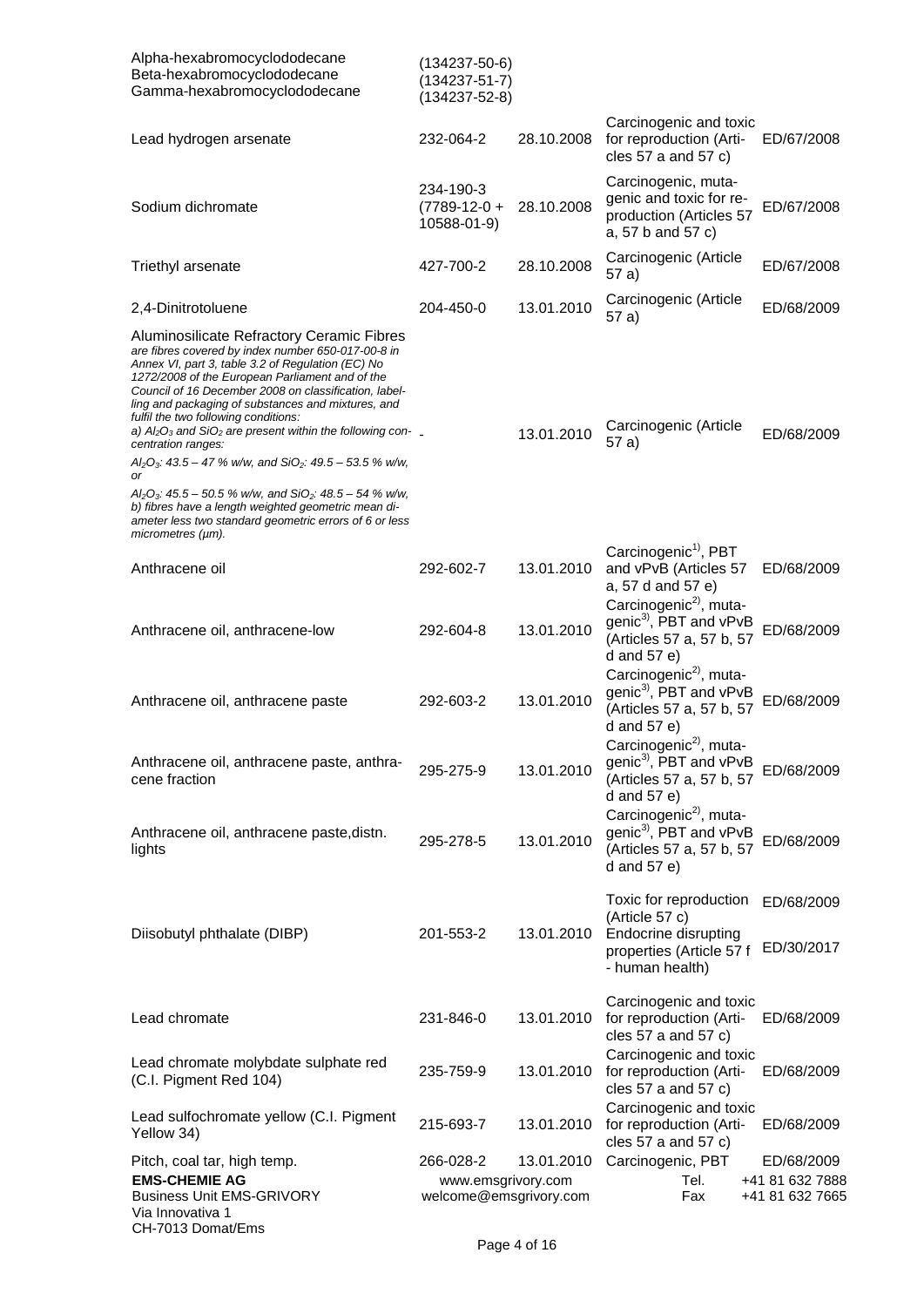| Tris(2-chloroethyl)phosphate                                                                                                                                                                                                                                                                                                                                                                                                                                                                                            | 204-118-5                                    | 13.01.2010 | and vPvB (Articles 57<br>a, 57 d and 57 e)<br>Toxic for reproduction                           | ED/68/2009                         |
|-------------------------------------------------------------------------------------------------------------------------------------------------------------------------------------------------------------------------------------------------------------------------------------------------------------------------------------------------------------------------------------------------------------------------------------------------------------------------------------------------------------------------|----------------------------------------------|------------|------------------------------------------------------------------------------------------------|------------------------------------|
|                                                                                                                                                                                                                                                                                                                                                                                                                                                                                                                         |                                              |            | (Article 57 c)                                                                                 |                                    |
| Zirconia Aluminosilicate Refractory Ceram-<br>ic Fibres<br>are fibres covered by index number 650-017-00-8 in<br>Annex VI, part 3, table 3.2 of Regulation (EC) No<br>1272/2008 of the European Parliament and of the<br>Council of 16 December 2008 on classification, label-<br>ling and packaging of substances and mixtures, and<br>fulfil the two following conditions:<br>a) $Al_2O_3$ , SiO <sub>2</sub> and ZrO <sub>2</sub> are present within the following $\overline{\phantom{a}}$<br>concentration ranges: |                                              | 13.01.2010 | Carcinogenic (Article<br>57 a)                                                                 | ED/68/2009                         |
| $Al_2O_3$ : 35 – 36 % w/w, and<br>$SiO2: 47.5 - 50 % w/w, and$                                                                                                                                                                                                                                                                                                                                                                                                                                                          |                                              |            |                                                                                                |                                    |
| ZrO <sub>2</sub> : 15 - 17 % w/w,<br>b) fibres have a length weighted geometric mean di-<br>ameter less two standard geometric errors of 6 or less<br>micrometers (µm).                                                                                                                                                                                                                                                                                                                                                 |                                              |            |                                                                                                |                                    |
| Acrylamide                                                                                                                                                                                                                                                                                                                                                                                                                                                                                                              | 201-173-7                                    | 30.03.2010 | Carcinogenic and mu-<br>tagenic (Articles 57 a<br>and 57 b)                                    | ED/68/2009                         |
| Trichloroethylene                                                                                                                                                                                                                                                                                                                                                                                                                                                                                                       | 201-167-4                                    | 18.06.2010 | Carcinogenic (Article<br>57 a)                                                                 | ED/30/2010                         |
| Boric acid                                                                                                                                                                                                                                                                                                                                                                                                                                                                                                              | 233-139-2 /<br>234-343-4                     | 18.06.2010 | Toxic for reproduction<br>(Article 57 c)                                                       | ED/30/2010                         |
| Disodium tetraborate, anhydrous                                                                                                                                                                                                                                                                                                                                                                                                                                                                                         | 215-540-4                                    | 18.06.2010 | Toxic for reproduction<br>(Article 57 c)                                                       | ED/30/2010                         |
| Tetraboron disodium heptaoxide, hydrate                                                                                                                                                                                                                                                                                                                                                                                                                                                                                 | 235-541-3                                    | 18.06.2010 | Toxic for reproduction<br>(Article 57 c)                                                       | ED/30/2010                         |
| Potassium dichromate                                                                                                                                                                                                                                                                                                                                                                                                                                                                                                    | 231-906-6                                    | 18.06.2010 | Carcinogenic, muta-<br>genic and toxic for re-<br>production (Articles 57<br>a, 57 b and 57 c) | ED/30/2010                         |
| Ammonium dichromate                                                                                                                                                                                                                                                                                                                                                                                                                                                                                                     | 232-143-1                                    | 18.06.2010 | Carcinogenic, muta-<br>genic and toxic for re-<br>production (Articles 57<br>a, 57 b and 57 c) | ED/30/2010                         |
| Potassium chromate                                                                                                                                                                                                                                                                                                                                                                                                                                                                                                      | 232-140-5                                    | 18.06.2010 | Carcinogenic and mu-<br>tagenic (Articles 57 a<br>and 57 b).                                   | ED/30/2010                         |
| Sodium chromate                                                                                                                                                                                                                                                                                                                                                                                                                                                                                                         | 231-889-5                                    | 18.06.2010 | Carcinogenic, muta-<br>genic and toxic for re-<br>production (Articles 57<br>a, 57 b and 57 c) | ED/30/2010                         |
| Cobalt(II) sulphate                                                                                                                                                                                                                                                                                                                                                                                                                                                                                                     | 233-334-2                                    | 15.12.2010 | Carcinogenic and toxic<br>for reproduction (Arti-<br>cles 57 a and 57 c)                       | ED/95/2010                         |
| Cobalt(II) dinitrate                                                                                                                                                                                                                                                                                                                                                                                                                                                                                                    | 233-402-1                                    | 15.12.2010 | Carcinogenic and toxic<br>for reproduction (Arti-<br>cles $57$ a and $57$ c)                   | ED/95/2010                         |
| Cobalt(II) carbonate                                                                                                                                                                                                                                                                                                                                                                                                                                                                                                    | 208-169-4                                    | 15.12.2010 | Carcinogenic and toxic<br>for reproduction (Arti-<br>cles 57 a and 57 c)                       | ED/95/2010                         |
| Cobalt(II) diacetate                                                                                                                                                                                                                                                                                                                                                                                                                                                                                                    | 200-755-8                                    | 15.12.2010 | Carcinogenic and toxic<br>for reproduction (Arti-<br>cles $57$ a and $57$ c)                   | ED/95/2010                         |
| 2-Methoxyethanol                                                                                                                                                                                                                                                                                                                                                                                                                                                                                                        | 203-713-7                                    | 15.12.2010 | Toxic for reproduction<br>(Article 57 c)                                                       | ED/95/2010                         |
| 2-Ethoxyethanol                                                                                                                                                                                                                                                                                                                                                                                                                                                                                                         | 203-804-1                                    | 15.12.2010 | Toxic for reproduction<br>(Article 57 c)                                                       | ED/95/2010                         |
| Chromium trioxide                                                                                                                                                                                                                                                                                                                                                                                                                                                                                                       | 215-607-8                                    | 15.12.2010 | Carcinogenic and mu-<br>tagenic (Articles 57 a                                                 | ED/95/2010                         |
| <b>EMS-CHEMIE AG</b><br><b>Business Unit EMS-GRIVORY</b><br>Via Innovativa 1<br>CH-7013 Domat/Ems                                                                                                                                                                                                                                                                                                                                                                                                                       | www.emsgrivory.com<br>welcome@emsgrivory.com |            | Tel.<br>Fax                                                                                    | +41 81 632 7888<br>+41 81 632 7665 |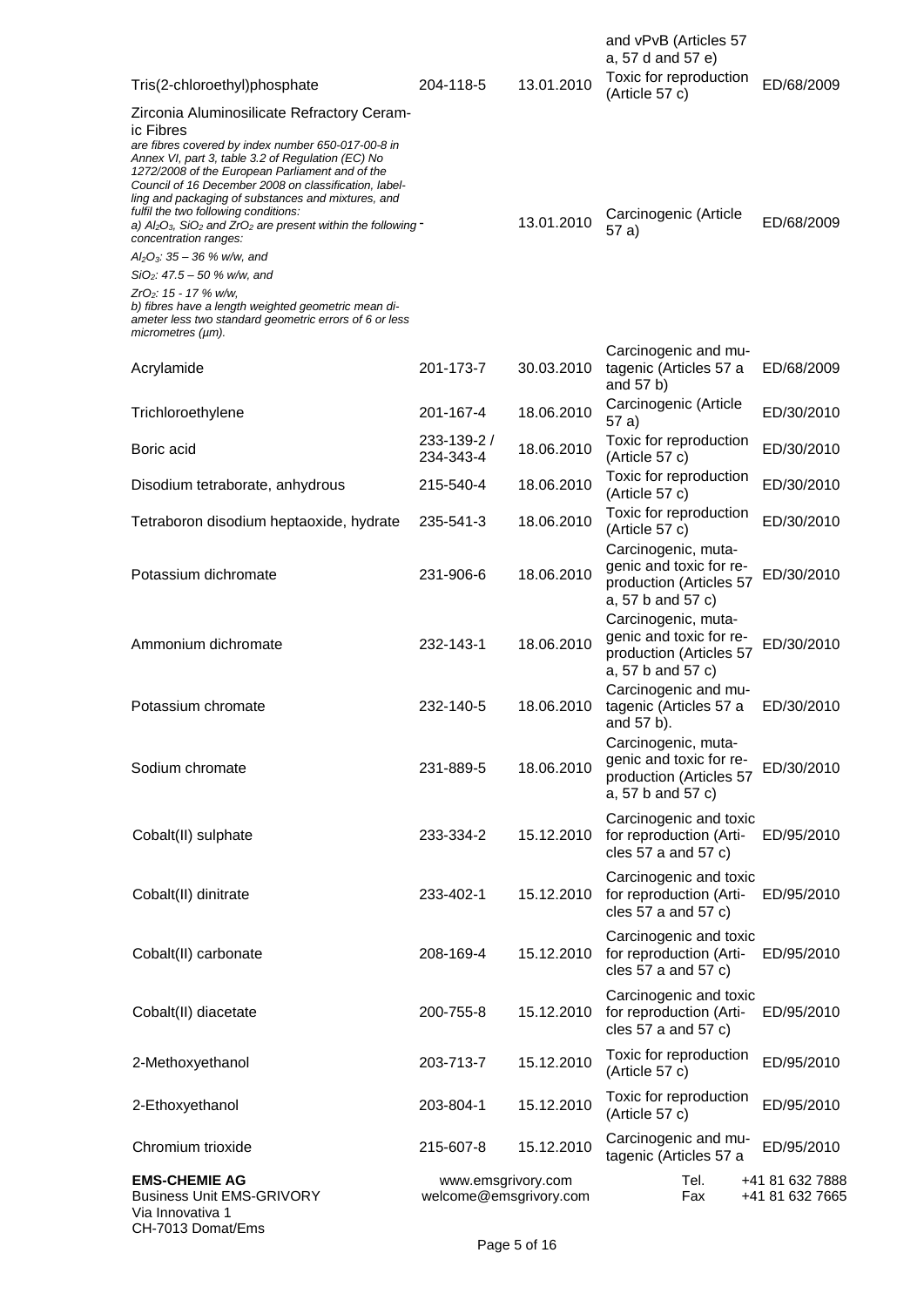| Chromic acid, Oligomers of chromic acid<br>and dichromic acid, Dichromic acid                                                                                                                                                                                                                                                                                                                                                                                                                                                                                                                                                                                                                                                                                                       | 231-801-5<br>236-881-5                       | 15.12.2010               | Carcinogenic (Article<br>57 a)                                               | ED/95/2010                         |
|-------------------------------------------------------------------------------------------------------------------------------------------------------------------------------------------------------------------------------------------------------------------------------------------------------------------------------------------------------------------------------------------------------------------------------------------------------------------------------------------------------------------------------------------------------------------------------------------------------------------------------------------------------------------------------------------------------------------------------------------------------------------------------------|----------------------------------------------|--------------------------|------------------------------------------------------------------------------|------------------------------------|
| 2-Ethoxyethyl acetate                                                                                                                                                                                                                                                                                                                                                                                                                                                                                                                                                                                                                                                                                                                                                               | 203-839-2                                    | 20.06.2011               | Toxic for reproduction<br>(Article 57 c)                                     | ED/31/2011                         |
| Strontium chromate                                                                                                                                                                                                                                                                                                                                                                                                                                                                                                                                                                                                                                                                                                                                                                  | 232-142-6                                    | 20.06.2011               | Carcinogenic (Article<br>57 a)                                               | ED/31/2011                         |
| 1,2-Benzenedicarboxylic acid, di-C7-11-<br>branched and linear alkyl esters                                                                                                                                                                                                                                                                                                                                                                                                                                                                                                                                                                                                                                                                                                         | 271-084-6                                    | 20.06.2011               | Toxic for reproduction<br>(Article 57 c)                                     | ED/31/2011                         |
| Hydrazine                                                                                                                                                                                                                                                                                                                                                                                                                                                                                                                                                                                                                                                                                                                                                                           | 206-114-9                                    | 20.06.2011               | Carcinogenic (Article<br>57 a)                                               | ED/31/2011                         |
| 1-Methyl-2-pyrrolidone                                                                                                                                                                                                                                                                                                                                                                                                                                                                                                                                                                                                                                                                                                                                                              | 212-828-1                                    | 20.06.2011               | Toxic for reproduction<br>(Article 57 c)                                     | ED/31/2011                         |
| 1,2,3-Trichloropropane                                                                                                                                                                                                                                                                                                                                                                                                                                                                                                                                                                                                                                                                                                                                                              | 202-486-1                                    | 20.06.2011               | Carcinogenic and toxic<br>for reproduction (Arti-<br>cles $57$ a and $57$ c) | ED/31/2011                         |
| 1,2-Benzenedicarboxylic acid, di-C6-8-<br>branched alkyl esters, C7-rich                                                                                                                                                                                                                                                                                                                                                                                                                                                                                                                                                                                                                                                                                                            | 276-158-1                                    | 20.06.2011               | Toxic for reproduction<br>(Article 57 c)                                     | ED/31/2011                         |
| Cobalt dichloride                                                                                                                                                                                                                                                                                                                                                                                                                                                                                                                                                                                                                                                                                                                                                                   | 231-589-4                                    | 20.06.2011<br>28.10.2008 | Carcinogenic and toxic<br>for reproduction (Arti-<br>cles 57 a and 57 c)     | ED/31/2011<br>ED67/2008            |
| Dichromium tris(chromate)                                                                                                                                                                                                                                                                                                                                                                                                                                                                                                                                                                                                                                                                                                                                                           | 246-356-2                                    | 19.12.2011               | Carcinogenic (Article<br>57 a)                                               | ED/77/2011                         |
| Potassium hydroxyoctaoxodizincate-<br>dichromate                                                                                                                                                                                                                                                                                                                                                                                                                                                                                                                                                                                                                                                                                                                                    | 234-329-8                                    | 19.12.2011               | Carcinogenic (Article<br>57 a)                                               | ED/77/2011                         |
| Aluminosilicate Refractory Ceramic Fibres<br>(RCF)<br>are fibres covered by index number 650-017-00-8 in<br>Annex VI, part 3, table 3.1 of Regulation (EC) No<br>1272/2008 of the European Parliament and of the<br>Council of 16 December 2008 on classification, label-<br>ling and packaging of substances and mixtures, and<br>fulfil the three following conditions: a) oxides of alumin-<br>ium and silicon are the main components present (in<br>the fibres) within variable concentration ranges b) fi-<br>bres have a length weighted geometric mean diameter<br>less two standard geometric errors of 6 or less micro-<br>metres (µm) c) alkaline oxide and alkali earth oxide<br>(Na2O+K2O+CaO+MgO+BaO) content less or equal<br>to 18% by weight                       |                                              | 19.12.2011               | Carcinogenic (Article<br>57 a)                                               | ED/77/2011                         |
| Zirconia Aluminosilicate Refractory Ceram-<br>ic Fibres (Zr-RCF)<br>are fibres covered by index number 650-017-00-8 in<br>Annex VI, part 3, table 3.1 of Regulation (EC) No<br>1272/2008 of the European Parliament and of the<br>Council of 16 December 2008 on classification, label-<br>ling and packaging of substances and mixtures, and<br>fulfil the three following conditions: a) oxides of alumin-<br>ium, silicon and zirconium are the main components<br>present (in the fibres) within variable concentration<br>ranges b) fibres have a length weighted geometric<br>mean diameter less two standard geometric errors of 6<br>or less micrometres (µm). c) alkaline oxide and alkali<br>earth oxide (Na2O+K2O+CaO+MgO+BaO) content<br>less or equal to 18% by weight |                                              | 19.12.2011               | Carcinogenic (Article<br>57 a)                                               | ED/77/2011                         |
| Pentazinc chromate octahydroxide                                                                                                                                                                                                                                                                                                                                                                                                                                                                                                                                                                                                                                                                                                                                                    | 256-418-0                                    | 19.12.2011               | Carcinogenic (Article<br>57 a)                                               | ED/77/2011                         |
| Formaldehyde, oligomeric reaction<br>products with aniline (technical MDA)                                                                                                                                                                                                                                                                                                                                                                                                                                                                                                                                                                                                                                                                                                          | 500-036-1                                    | 19.12.2011               | Carcinogenic (Article<br>57 a)                                               | ED/77/2011                         |
| Bis(2-methoxyethyl) phthalate                                                                                                                                                                                                                                                                                                                                                                                                                                                                                                                                                                                                                                                                                                                                                       | 204-212-6                                    | 19.12.2011               | Toxic for reproduction<br>(Article 57 c)                                     | ED/77/2011                         |
| 2-Methoxyaniline; o-Anisidine                                                                                                                                                                                                                                                                                                                                                                                                                                                                                                                                                                                                                                                                                                                                                       | 201-963-1                                    | 19.12.2011               | Carcinogenic (Article<br>57 a)                                               | ED/77/2011                         |
| <b>EMS-CHEMIE AG</b><br><b>Business Unit EMS-GRIVORY</b><br>Via Innovativa 1<br>CH-7013 Domat/Ems                                                                                                                                                                                                                                                                                                                                                                                                                                                                                                                                                                                                                                                                                   | www.emsgrivory.com<br>welcome@emsgrivory.com |                          | Tel.<br>Fax                                                                  | +41 81 632 7888<br>+41 81 632 7665 |

and 57 b)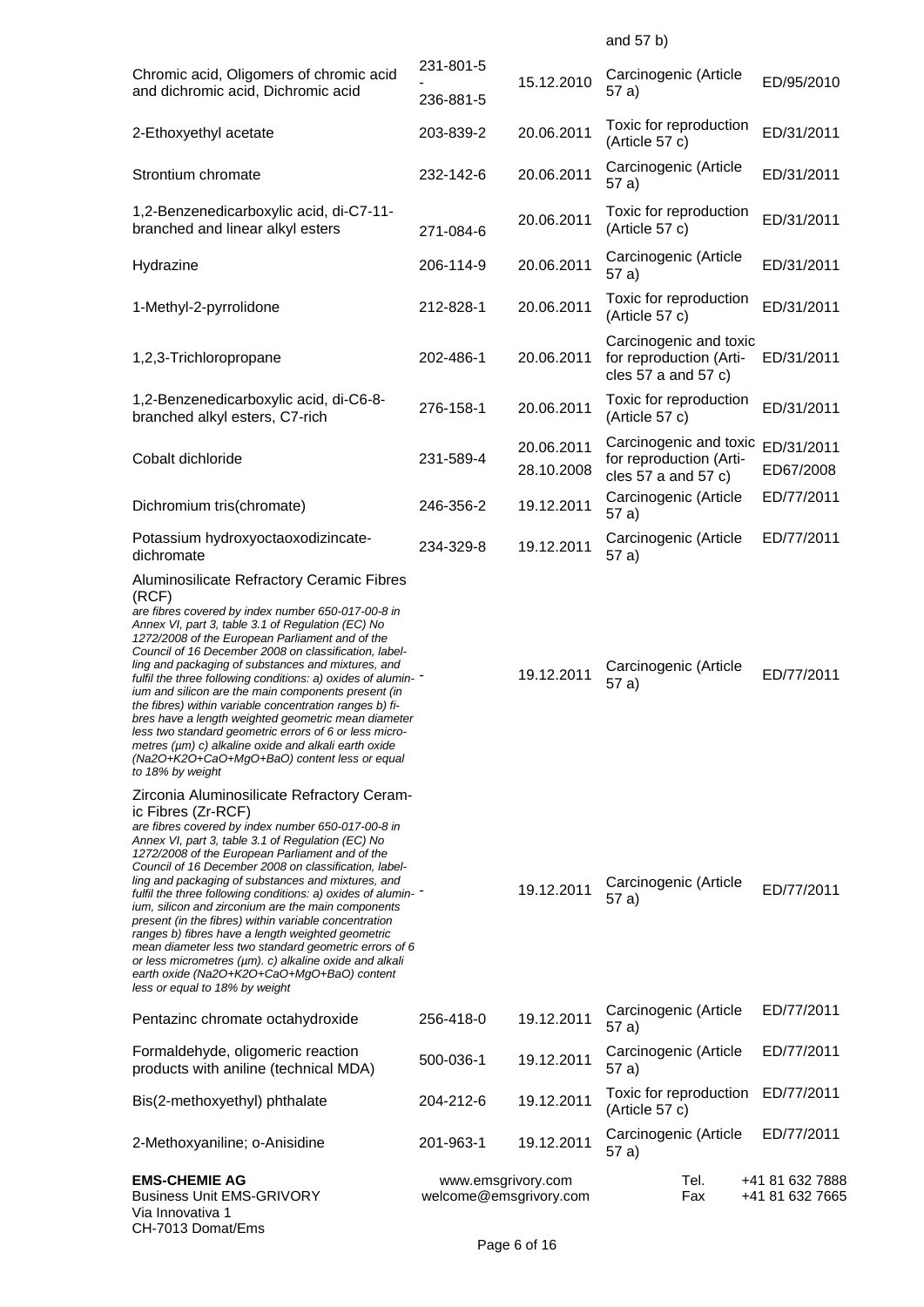| 4-(1,1,3,3-tetramethylbutyl)phenol                                                                                                                                                                                                           | 205-426-2                                    | 19.12.2011 | Endocrine disrupting<br>properties (Article 57 f<br>- environment)                      | ED/77/2011                         |
|----------------------------------------------------------------------------------------------------------------------------------------------------------------------------------------------------------------------------------------------|----------------------------------------------|------------|-----------------------------------------------------------------------------------------|------------------------------------|
| 1,2-Dichloroethane                                                                                                                                                                                                                           | 203-458-1                                    | 19.12.2011 | Carcinogenic (Article<br>57 a)                                                          | ED/77/2011                         |
| Bis(2-methoxyethyl)ether                                                                                                                                                                                                                     | 203-924-4                                    | 19.12.2011 | Toxic for reproduction<br>(Article 57 c)                                                | ED/77/2011                         |
| Arsenic acid                                                                                                                                                                                                                                 | 231-901-9                                    | 19.12.2011 | Carcinogenic (Article<br>57 a)                                                          | ED/77/2011                         |
| Calcium arsenate                                                                                                                                                                                                                             | 231-904-5                                    | 19.12.2011 | Carcinogenic (Article<br>57 a)                                                          | ED/77/2011                         |
| <b>Trilead diarsenate</b>                                                                                                                                                                                                                    | 222-979-5                                    | 19.12.2011 | Carcinogenic and toxic ED/77/2011<br>for reproduction (Arti-<br>cles $57$ a and $57$ c) |                                    |
| N, N-dimethylacetamide (DMAC)                                                                                                                                                                                                                | 204-826-4                                    | 19.12.2011 | Toxic for reproduction<br>(Article 57 c)                                                | ED/77/2011                         |
| 2,2'-dichloro-4,4'-methylenedianiline<br>(MOCA)                                                                                                                                                                                              | 202-918-9                                    | 19.12.2011 | Carcinogenic (Article<br>57 a)                                                          | ED/77/2011                         |
| Phenolphthalein                                                                                                                                                                                                                              | 201-004-7                                    | 19.12.2011 | Carcinogenic (Article<br>57 a)                                                          | ED/77/2011                         |
| Lead azide, lead diazide                                                                                                                                                                                                                     | 236-542-1                                    | 19.12.2011 | Toxic for reproduction<br>(Article 57 c)                                                | ED/77/2011                         |
| Lead styphnate                                                                                                                                                                                                                               | 239-290-0                                    | 19.12.2011 | Toxic for reproduction<br>(Article 57 c)                                                | ED/77/2011                         |
| Lead dipicrate                                                                                                                                                                                                                               | 229-335-2                                    | 19.12.2011 | Toxic for reproduction ED/77/2011<br>(Article 57 c)                                     |                                    |
| $[4 - 14, 4]$<br>bis(dimethylamino)benzhydrylidene] cyclo-<br>hexa-2,5-dien-1-ylidene]<br>dimethylammonium chloride<br>(C.I. Basic Violet 3)<br>[with ≥ 0.1% of Michler's ketone (EC No. 202-027-5) or<br>Michler's base (EC No. 202-959-2)] | 208-953-6                                    | 18.06.2012 | Carcinogenic (Article<br>57 a)                                                          | ED/87/2012                         |
| 1,3,5-tris[(2S and 2R)-2,3-epoxypropyl]-<br>1,3,5-triazine-2,4,6-(1H,3H,5H)-trione<br>$(\beta$ -TGIC)                                                                                                                                        | 423-400-0                                    | 18.06.2012 | Mutagenic (Article 57<br>b)                                                             | ED/87/2012                         |
| 1,2-bis(2-methoxyethoxy)ethane<br>(TEGDME; triglyme)                                                                                                                                                                                         | 203-977-3                                    | 18.06.2012 | Toxic for reproduction<br>(Article 57 c)                                                | ED/87/2012                         |
| 4,4'-bis(dimethylamino)-4"-<br>(methylamino)trityl alcohol<br>[with ≥ 0.1% of Michler's ketone (EC No. 202-027-5) or<br>Michler's base (EC No. 202-959-2)]                                                                                   | 209-218-2                                    | 18.06.2012 | Carcinogenic (Article<br>57 a)                                                          | ED/87/2012                         |
| Lead(II) bis(methanesulfonate)                                                                                                                                                                                                               | 401-750-5                                    | 18.06.2012 | Toxic for reproduction<br>(Article 57 c)                                                | ED/87/2012                         |
| 1,2-dimethoxyethane; ethylene glycol<br>dimethyl ether (EGDME)                                                                                                                                                                               | 203-794-9                                    | 18.06.2012 | Toxic for reproduction<br>(Article 57 c)                                                | ED/87/2012                         |
| Diboron trioxide                                                                                                                                                                                                                             | 215-125-8                                    | 18.06.2012 | Toxic for reproduction<br>(Article 57 c)                                                | ED/87/2012                         |
| $\alpha$ , $\alpha$ -Bis[4-(dimethylamino)phenyl]-4-<br>(phenylamino)naphthalene-1-methanol<br>(C.I. Solvent Blue 4)<br>[with ≥ 0.1% of Michler's ketone (EC No. 202-027-5) or<br>Michler's base (EC No. 202-959-2)]                         | 229-851-8                                    | 18.06.2012 | Carcinogenic (Article<br>57 a)                                                          | ED/87/2012                         |
| 1,3,5-Tris(oxiran-2-ylmethyl)-1,3,5-<br>triazinane-2,4,6-trione (TGIC)                                                                                                                                                                       | 219-514-3                                    | 18.06.2012 | Mutagenic (Article 57<br>b)                                                             | ED/87/2012                         |
| 4,4'-bis(dimethylamino)benzophenone                                                                                                                                                                                                          | 202-027-5                                    | 18.06.2012 | Carcinogenic (Article                                                                   | ED/87/2012                         |
| <b>EMS-CHEMIE AG</b><br><b>Business Unit EMS-GRIVORY</b><br>Via Innovativa 1<br>CH-7013 Domat/Ems                                                                                                                                            | www.emsgrivory.com<br>welcome@emsgrivory.com |            | Tel.<br>Fax                                                                             | +41 81 632 7888<br>+41 81 632 7665 |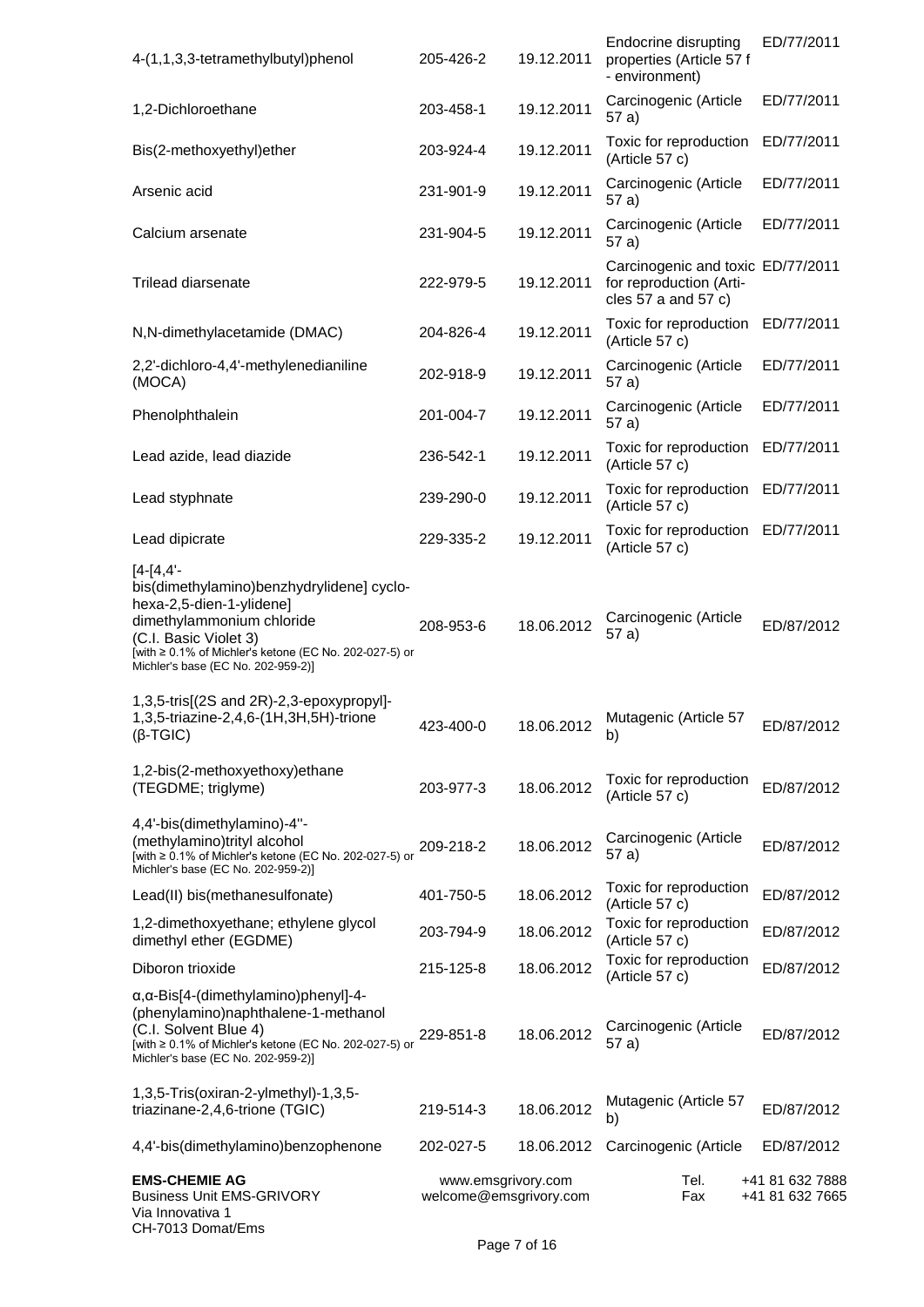| (Michler's ketone)                                                                                                                                                                                                                                                                                                                                                   |                                                     |            | 57a)                                                                     |                                    |
|----------------------------------------------------------------------------------------------------------------------------------------------------------------------------------------------------------------------------------------------------------------------------------------------------------------------------------------------------------------------|-----------------------------------------------------|------------|--------------------------------------------------------------------------|------------------------------------|
| N,N,N',N'-tetramethyl-4,4'-<br>methylenedianiline (Michler's base)                                                                                                                                                                                                                                                                                                   | 202-959-2                                           | 18.06.2012 | Carcinogenic (Article<br>57 a)                                           | ED/87/2012                         |
| [4-[[4-anilino-1-naphthyl][4-(dimethylamino)<br>phenyl]methylene]cyclohexa-2,5-dien-1-<br>ylidene]dimethylammoniumchloride<br>C.I. Basic Blue 26)<br>[with ≥ 0.1% of Michler's ketone (EC No. 202-027-5) or<br>Michler's base (EC No. 202-959-2)]                                                                                                                    | 219-943-6                                           | 18.06.2012 | Carcinogenic (Article<br>57 a)                                           | ED/87/2012                         |
| Formamide                                                                                                                                                                                                                                                                                                                                                            | 200-842-0                                           | 18.06.2012 | Toxic for reproduction<br>(Article 57 c)                                 | ED/87/2012                         |
| Pyrochlore, antimony lead yellow                                                                                                                                                                                                                                                                                                                                     | 232-382-1                                           | 19.12.2012 | Toxic for reproduction<br>(Article 57 c)                                 | ED/169/2012                        |
| 6-methoxy-m-toluidine (p-cresidine)                                                                                                                                                                                                                                                                                                                                  | 204-419-1                                           | 19.12.2012 | Carcinogenic (Article<br>57 a)                                           | ED/169/2012                        |
| Henicosafluoroundecanoic acid                                                                                                                                                                                                                                                                                                                                        | 218-165-4                                           | 19.12.2012 | vPvB (Article 57 e)                                                      | ED/169/2012                        |
| Hexahydromethylphthalic anhydride [1],<br>Hexahydro-4-methylphthalic anhydride [2],<br>Hexahydro-1-methylphthalic anhydride [3],<br>Hexahydro-3-methylphthalic anhydride [4]<br>[The individual isomers [2], [3] and [4] (including their<br>cis- and trans-stereo isomeric forms) and all possible<br>combinations of the isomers [1] are covered by this<br>entry] | 247-094-1,<br>243-072-0,<br>256-356-4,<br>260-566-1 | 19.12.2012 | Respiratory sensitis-<br>ing properties (Article<br>57 f - human health) | ED/169/2012                        |
| Cyclohexane-1,2-dicarboxylic anhydride<br>[1], cis-cyclohexane-1,2-dicarboxylic an-<br>hydride [2], trans-cyclohexane-1,2-<br>dicarboxylic anhydride [3] [The individual cis-<br>[2] and trans- [3] isomer substances and all possible<br>combinations of the cis- and trans-isomers [1] are<br>covered by this entry]                                               | 201-604-9,<br>236-086-3,<br>238-009-9               | 19.12.2012 | Respiratory sensitis-<br>ing properties (Article<br>57 f - human health) | ED/169/2012                        |
| Dibutyltin dichloride (DBTC)                                                                                                                                                                                                                                                                                                                                         | 211-670-0                                           | 19.12.2012 | Toxic for reproduction<br>(Article 57 c)                                 | ED/169/2012                        |
| Lead bis(tetrafluoroborate)                                                                                                                                                                                                                                                                                                                                          | 237-486-0                                           | 19.12.2012 | Toxic for reproduction<br>(Article 57 c)                                 | ED/169/2012                        |
| Lead dinitrate                                                                                                                                                                                                                                                                                                                                                       | 233-245-9                                           | 19.12.2012 | Toxic for reproduction ED/169/2012<br>(Article 57 c)                     |                                    |
| Silicic acid, lead salt                                                                                                                                                                                                                                                                                                                                              | 234-363-3                                           | 19.12.2012 | Toxic for reproduction ED/169/2012<br>(Article 57 c)                     |                                    |
| 4-Aminoazobenzene                                                                                                                                                                                                                                                                                                                                                    | 200-453-6                                           | 19.12.2012 | Carcinogenic (Article<br>57 a)                                           | ED/169/2012                        |
| Lead titanium zirconium oxide                                                                                                                                                                                                                                                                                                                                        | 235-727-4                                           | 19.12.2012 | Toxic for reproduction<br>(Article 57 c)                                 | ED/169/2012                        |
| Lead monoxide (lead oxide)                                                                                                                                                                                                                                                                                                                                           | 215-267-0                                           | 19.12.2012 | Toxic for reproduction<br>(Article 57 c)                                 | ED/169/2012                        |
| o-Toluidine                                                                                                                                                                                                                                                                                                                                                          | 202-429-0                                           | 19.12.2012 | Carcinogenic (Article<br>57 a)                                           | ED/169/2012                        |
| 3-ethyl-2-methyl-2-(3-methylbutyl)-1,3-<br>oxazolidine                                                                                                                                                                                                                                                                                                               | 421-150-7                                           | 19.12.2012 | Toxic for reproduction<br>(Article 57 c)                                 | ED/169/2012                        |
| Silicic acid ( $H_2Si_2O_5$ ), barium salt (1:1),<br>lead-doped<br>[with lead (Pb) content above the applicable generic<br>concentration limit for 'toxicity for reproduction' Repr.<br>1A (CLP) or category 1 (DSD); the substance is a<br>member of the group entry of lead compounds, with<br>index number 082-001-00-6 in Regulation (EC) No<br>1272/2008]       | 272-271-5                                           | 19.12.2012 | Toxic for reproduction ED/169/2012<br>(Article 57 c)                     |                                    |
| Trilead bis(carbonate)dihydroxide                                                                                                                                                                                                                                                                                                                                    | 215-290-6                                           |            | 19.12.2012 Toxic for reproduction ED/169/2012                            |                                    |
| <b>EMS-CHEMIE AG</b><br><b>Business Unit EMS-GRIVORY</b><br>Via Innovativa 1<br>CH-7013 Domat/Ems                                                                                                                                                                                                                                                                    | www.emsgrivory.com<br>welcome@emsgrivory.com        |            | Tel.<br>Fax                                                              | +41 81 632 7888<br>+41 81 632 7665 |
|                                                                                                                                                                                                                                                                                                                                                                      |                                                     |            |                                                                          |                                    |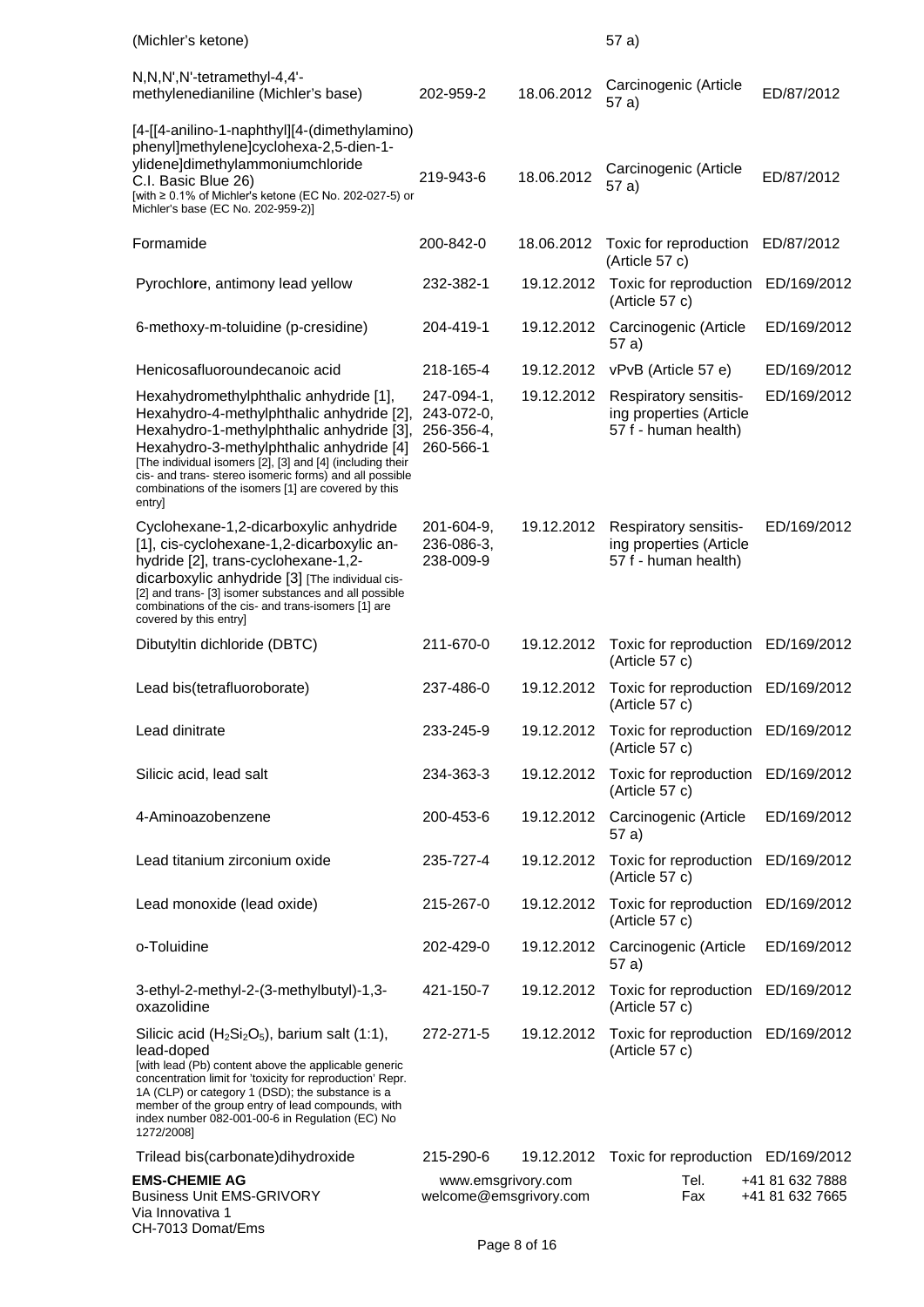|                                                                                                                                                                                                                                                                                                       |                                              |            | (Article 57 c)                                                     |                                    |
|-------------------------------------------------------------------------------------------------------------------------------------------------------------------------------------------------------------------------------------------------------------------------------------------------------|----------------------------------------------|------------|--------------------------------------------------------------------|------------------------------------|
| Furan                                                                                                                                                                                                                                                                                                 | 203-727-3                                    | 19.12.2012 | Carcinogenic (Article<br>57 a)                                     | ED/169/2012                        |
| N,N-dimethylformamide                                                                                                                                                                                                                                                                                 | 200-679-5                                    | 19.12.2012 | Toxic for reproduction<br>(Article 57 c)                           | ED/169/2012                        |
| 4-(1,1,3,3-tetramethylbutyl)phenol, ethox-<br>ylated [covering well-defined substances and UVCB<br>substances, polymers and homologues]                                                                                                                                                               |                                              | 19.12.2012 | Endocrine disrupting<br>properties (Article 57<br>f - environment) | ED/169/2012                        |
| 4-Nonylphenol, branched and linear [sub-<br>stances with a linear and/or branched alkyl chain with<br>a carbon number of 9 covalently bound in position 4<br>to phenol, covering also UVCB- and well-defined<br>substances which include any of the individual iso-<br>mers or a combination thereof] |                                              | 19.12.2012 | Endocrine disrupting<br>properties (Article 57<br>f - environment) | ED/169/2012                        |
| 4,4'-methylenedi-o-toluidine                                                                                                                                                                                                                                                                          | 212-658-8                                    | 19.12.2012 | Carcinogenic (Article<br>57 a)                                     | ED/169/2012                        |
| Diethyl sulphate                                                                                                                                                                                                                                                                                      | 200-589-6                                    | 19.12.2012 | Carcinogenic (Article<br>57 a); Mutagenic (Ar-<br>ticle 57 b)      | ED/169/2012                        |
| Dimethyl sulphate                                                                                                                                                                                                                                                                                     | 201-058-1                                    | 19.12.2012 | Carcinogenic (Article<br>57 a)                                     | ED/169/2012                        |
| Lead oxide sulfate                                                                                                                                                                                                                                                                                    | 234-853-7                                    | 19.12.2012 | Toxic for reproduction<br>(Article 57 c)                           | ED/169/2012                        |
| Lead titanium trioxide                                                                                                                                                                                                                                                                                | 235-038-9                                    | 19.12.2012 | Toxic for reproduction<br>(Article 57 c)                           | ED/169/2012                        |
| Acetic acid, lead salt, basic                                                                                                                                                                                                                                                                         | 257-175-3                                    | 19.12.2012 | Toxic for reproduction<br>(Article 57 c)                           | ED/169/2012                        |
| [Phthalato(2-)]dioxotrilead                                                                                                                                                                                                                                                                           | 273-688-5                                    | 19.12.2012 | Toxic for reproduction<br>(Article 57 c)                           | ED/169/2012                        |
| Bis(pentabromophenyl) ether (decabro-<br>modiphenyl ether; DecaBDE)                                                                                                                                                                                                                                   | 214-604-9                                    | 19.12.2012 | PBT (Article 57 d);<br>vPvB (Article 57 e)                         | ED/169/2012                        |
| N-methylacetamide                                                                                                                                                                                                                                                                                     | 201-182-6                                    | 19.12.2012 | Toxic for reproduction<br>(Article 57 c)                           | ED/169/2012                        |
| Dinoseb (6-sec-butyl-2,4-dinitrophenol)                                                                                                                                                                                                                                                               | 201-861-7                                    | 19.12.2012 | Toxic for reproduction ED/169/2012<br>$(A$ rticle 5/ $c)$          |                                    |
| 1,2-Diethoxyethane                                                                                                                                                                                                                                                                                    | 211-076-1                                    | 19.12.2012 | Toxic for reproduction ED/169/2012<br>(Article 57 c)               |                                    |
| Tetralead trioxide sulphate                                                                                                                                                                                                                                                                           | 235-380-9                                    | 19.12.2012 | Toxic for reproduction<br>(Article 57 c)                           | ED/169/2012                        |
| N-pentyl-isopentylphthalate                                                                                                                                                                                                                                                                           |                                              | 19.12.2012 | Toxic for reproduction<br>(Article 57 c)                           | ED/169/2012                        |
| Dioxobis(stearato)trilead                                                                                                                                                                                                                                                                             | 235-702-8                                    |            | 19.12.2012 Toxic for reproduction<br>(Article 57 c)                | ED/169/2012                        |
| Tetraethyllead                                                                                                                                                                                                                                                                                        | 201-075-4                                    | 19.12.2012 | Toxic for reproduction<br>(Article 57 c)                           | ED/169/2012                        |
| Pentalead tetraoxide sulphate                                                                                                                                                                                                                                                                         | 235-067-7                                    | 19.12.2012 | Toxic for reproduction<br>(Article 57 c)                           | ED/169/2012                        |
| Pentacosafluorotridecanoic acid                                                                                                                                                                                                                                                                       | 276-745-2                                    |            | 19.12.2012 vPvB (Article 57 e)                                     | ED/169/2012                        |
| Tricosafluorododecanoic acid                                                                                                                                                                                                                                                                          | 206-203-2                                    | 19.12.2012 | vPvB (Article 57 e)                                                | ED/169/2012                        |
| Heptacosafluorotetradecanoic acid                                                                                                                                                                                                                                                                     | 206-803-4                                    |            | 19.12.2012 vPvB (Article 57 e)                                     | ED/169/2012                        |
| 1-bromopropane (n-propyl bromide)                                                                                                                                                                                                                                                                     | 203-445-0                                    | 19.12.2012 | Toxic for reproduction<br>(Article 57 c)                           | ED/169/2012                        |
| Methoxyacetic acid                                                                                                                                                                                                                                                                                    | 210-894-6                                    | 19.12.2012 | Toxic for reproduction ED/169/2012<br>(Article 57 c)               |                                    |
| <b>EMS-CHEMIE AG</b><br><b>Business Unit EMS-GRIVORY</b><br>Via Innovativa 1<br>CH-7013 Domat/Ems                                                                                                                                                                                                     | www.emsgrivory.com<br>welcome@emsgrivory.com |            | Tel.<br>Fax                                                        | +41 81 632 7888<br>+41 81 632 7665 |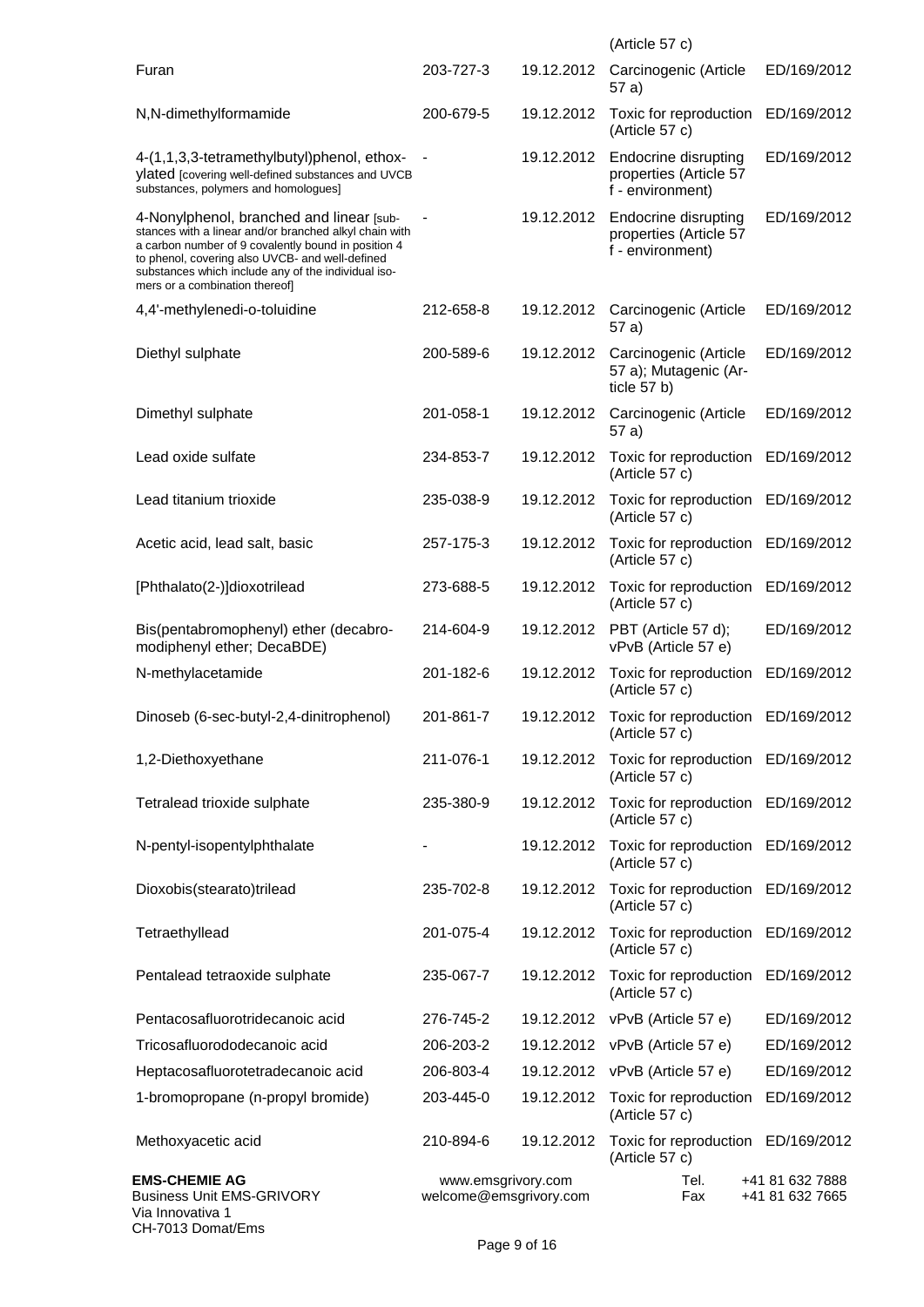| 4-methyl-m-phenylenediamine<br>(toluene-2,4-diamine)                                                                                                                                                                                                                                                                                                              | 202-453-1                                    |            | 19.12.2012 Carcinogenic (Article<br>57 a)                                                                                        | ED/169/2012                        |
|-------------------------------------------------------------------------------------------------------------------------------------------------------------------------------------------------------------------------------------------------------------------------------------------------------------------------------------------------------------------|----------------------------------------------|------------|----------------------------------------------------------------------------------------------------------------------------------|------------------------------------|
| Methyloxirane (Propylene oxide)                                                                                                                                                                                                                                                                                                                                   | 200-879-2                                    | 19.12.2012 | Carcinogenic (Article<br>57 a); Mutagenic (Ar-<br>ticle $57 b$ )                                                                 | ED/169/2012                        |
| Trilead dioxide phosphonate                                                                                                                                                                                                                                                                                                                                       | 235-252-2                                    | 19.12.2012 | Toxic for reproduction<br>(Article 57 c)                                                                                         | ED/169/2012                        |
| o-aminoazotoluene                                                                                                                                                                                                                                                                                                                                                 | 202-591-2                                    | 19.12.2012 | Carcinogenic (Article<br>57 a)                                                                                                   | ED/169/2012                        |
| 1,2-Benzenedicarboxylic acid,<br>dipentylester, branched and linear                                                                                                                                                                                                                                                                                               | 284-032-2                                    | 19.12.2012 | Toxic for reproduction<br>(Article 57 c)                                                                                         | ED/169/2012                        |
| 4,4'-oxydianiline and its salts                                                                                                                                                                                                                                                                                                                                   | 202-977-0                                    | 19.12.2012 | Carcinogenic (Article<br>57 a); Mutagenic (Ar-<br>ticle $57 b$ )                                                                 | ED/169/2012                        |
| Orange lead (lead tetroxide)                                                                                                                                                                                                                                                                                                                                      | 215-235-6                                    | 19.12.2012 | Toxic for reproduction<br>(Article 57 c)                                                                                         | ED/169/2012                        |
| Biphenyl-4-ylamine                                                                                                                                                                                                                                                                                                                                                | 202-177-1                                    | 19.12.2012 | Carcinogenic (Article<br>57 a)                                                                                                   | ED/169/2012                        |
| Diisopentylphthalate                                                                                                                                                                                                                                                                                                                                              | 210-088-4                                    | 19.12.2012 | Toxic for reproduction<br>(Article 57 c)                                                                                         | ED/169/2012                        |
| Fatty acids, C16-18, lead salts                                                                                                                                                                                                                                                                                                                                   | 292-966-7                                    | 19.12.2012 | Toxic for reproduction<br>(Article 57 c)                                                                                         | ED/169/2012                        |
| Diazene-1,2-dicarboxamide<br>(C,C'-azodi(formamide))                                                                                                                                                                                                                                                                                                              | 204-650-8                                    | 19.12.2012 | Respiratory sensitis-<br>ing properties (Article<br>57 f - human health)                                                         | ED/169/2012                        |
| Sulfurous acid, lead salt, dibasic                                                                                                                                                                                                                                                                                                                                | 263-467-1                                    | 19.12.2012 | Toxic for reproduction<br>(Article 57 c)                                                                                         | ED/169/2012                        |
| Lead cyanamidate                                                                                                                                                                                                                                                                                                                                                  | 244-073-9                                    | 19.12.2012 | Toxic for reproduction<br>(Article 57 c)                                                                                         | ED/169/2012                        |
| Cadmium                                                                                                                                                                                                                                                                                                                                                           | 231-152-8                                    | 20.06.2013 | Carcinogenic (Article<br>57 a); Specific target<br>organ toxicity after<br>repeated exposure<br>(Article 57 f - human<br>health) | ED/69/2013                         |
| Ammonium pentadecafluorooctanoate<br>(APFO)                                                                                                                                                                                                                                                                                                                       | 223-320-4                                    | 20.06.2013 | Toxic for reproduction ED/69/2013<br>(Article 57 c);<br>PBT (Article 57 d)                                                       |                                    |
| Pentadecafluorooctanoic acid (PFOA)                                                                                                                                                                                                                                                                                                                               | 206-397-9                                    | 20.06.2013 | Toxic for reproduction<br>(Article 57 c);<br>PBT (Article 57 d)                                                                  | ED/69/2013                         |
| Dipentyl phthalate (DPP)                                                                                                                                                                                                                                                                                                                                          | 244-073-9                                    | 20.06.2013 | Toxic for reproduction ED/69/2013<br>(Article 57 c)                                                                              |                                    |
| 4-Nonylphenol, branched and linear, eth-<br>oxylated [substances with a linear and/or<br>branched alkyl chain with a carbon num-<br>ber of 9 covalently bound in position 4 to<br>phenol, ethoxylated covering UVCB- and<br>well-defined substances, polymers and<br>homologues, which include any of the in-<br>dividual isomers and/or combinations<br>thereof] |                                              | 20.06.2013 | Endocrine disrupting<br>properties (Article 57<br>f - environment)                                                               | ED/69/2013                         |
| Cadmium oxide                                                                                                                                                                                                                                                                                                                                                     | 215-146-2                                    | 20.06.2013 | Carcinogenic (Article<br>57 a); Specific target<br>organ toxicity after<br>repeated exposure                                     | ED/69/2013                         |
| <b>EMS-CHEMIE AG</b><br><b>Business Unit EMS-GRIVORY</b><br>Via Innovativa 1<br>CH-7013 Domat/Ems                                                                                                                                                                                                                                                                 | www.emsgrivory.com<br>welcome@emsgrivory.com |            | Tel.<br>Fax                                                                                                                      | +41 81 632 7888<br>+41 81 632 7665 |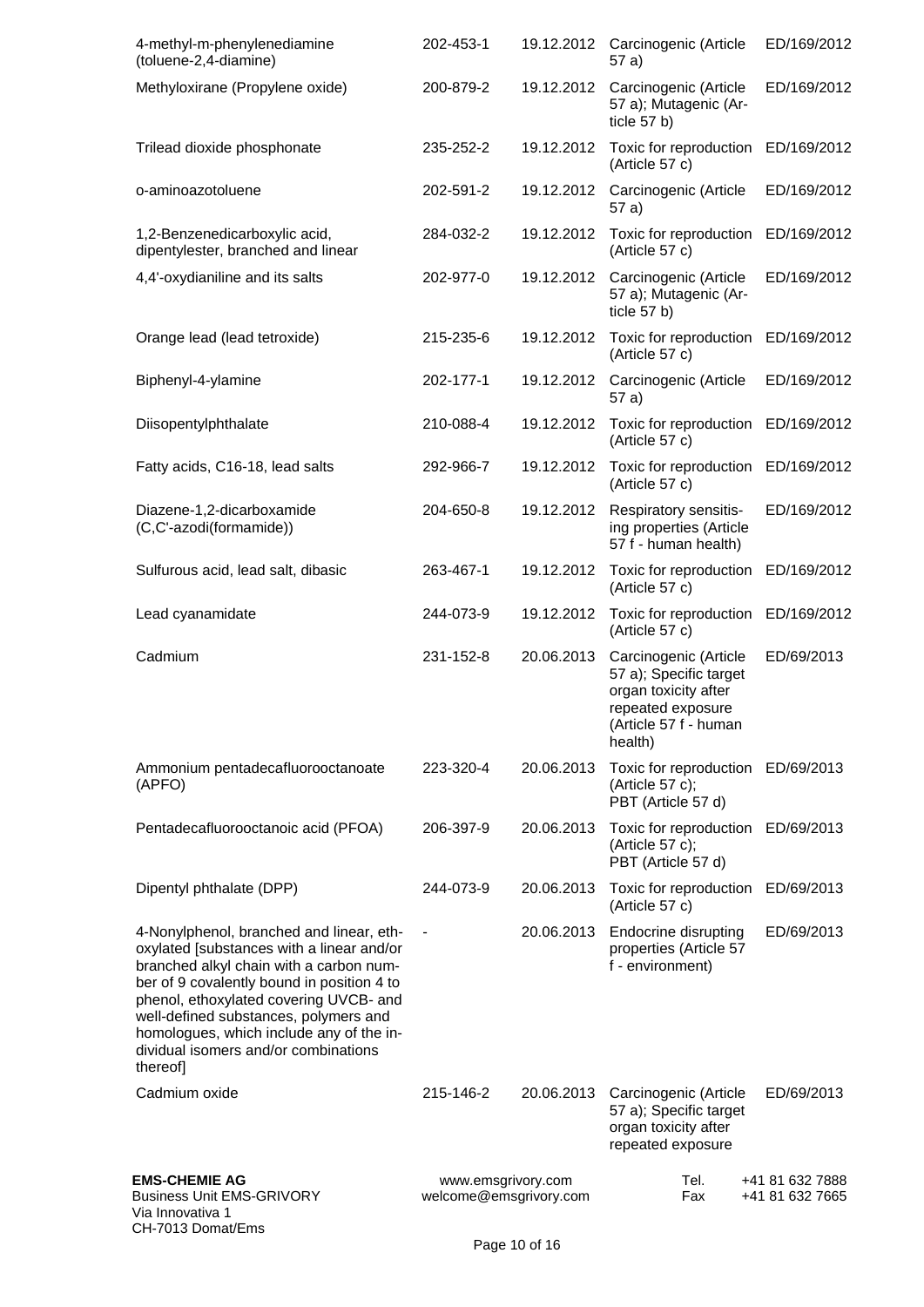|                                                                                                                                                                      |                                              |            | (Article 57 f - human<br>health)                                                                                                                                                                             |                                    |
|----------------------------------------------------------------------------------------------------------------------------------------------------------------------|----------------------------------------------|------------|--------------------------------------------------------------------------------------------------------------------------------------------------------------------------------------------------------------|------------------------------------|
| Cadmium sulphide                                                                                                                                                     | 215-147-8                                    | 16.12.2013 | Carcinogenic (Article<br>57 a); Specific target<br>organ toxicity after<br>repeated exposure<br>(Article 57 f - human<br>health)                                                                             | ED/121/2013                        |
| Dihexyl phthalate                                                                                                                                                    | 201-559-5                                    | 16.12.2013 | Toxic for reproduction ED/121/2013<br>(Article 57 c)                                                                                                                                                         |                                    |
| Disodium 3,3'-[[1,1'-biphenyl]-4,4'-<br>diylbis(azo)]bis(4-aminonaphthalene-1-<br>sulphonate) (C.I. Direct Red 28)                                                   | 209-358-4                                    | 16.12.2013 | Carcinogenic (Article<br>57 a)                                                                                                                                                                               | ED/121/2013                        |
| Disodium 4-amino-3-[[4'-[(2,4-<br>diaminophenyl)azo][1,1'-biphenyl]-4-<br>yl]azo] -5-hydroxy-6-<br>(phenylazo)naphthalene-2,7-disulphonate<br>(C.I. Direct Black 38) | 217-710-3                                    | 16.12.2013 | Carcinogenic (Article<br>57 a)                                                                                                                                                                               | ED/121/2013                        |
| Imidazolidine-2-thione; 2-imidazoline-2-<br>thiol                                                                                                                    | 202-506-9                                    | 16.12.2013 | Toxic for reproduction ED/121/2013<br>(Article 57 c)                                                                                                                                                         |                                    |
| Lead di(acetate)                                                                                                                                                     | 206-104-4                                    | 16.12.2013 | Toxic for reproduction ED/121/2013<br>(Article 57 c)                                                                                                                                                         |                                    |
| Trixylyl phosphate                                                                                                                                                   | 246-677-8                                    | 16.12.2013 | Toxic for reproduction ED/121/2013<br>(Article 57 c)                                                                                                                                                         |                                    |
| 1,2-Benzenedicarboxylic acid, dihexyl es-<br>ter, branched and linear                                                                                                | 271-093-5                                    | 16.06.2014 | Toxic for reproduction<br>(Article 57 c)                                                                                                                                                                     | ED/49/2014                         |
| Cadmium chloride                                                                                                                                                     | 233-296-7                                    | 16.06.2014 | Carcinogenic (Article<br>57 a); Mutagenic (Ar-<br>ticle 57 b); Toxic for<br>reproduction (Article<br>57 c); Specific target<br>organ toxicity after<br>repeated exposure<br>(Article 57 f - human<br>health) | ED/49/2014                         |
| Sodium perborate; perboric acid, sodium<br>salt                                                                                                                      | 239-172-9;<br>234-390-0                      | 16.06.2014 | Toxic for Reproduc-<br>tion (Article 57 c)                                                                                                                                                                   | ED/49/2014                         |
| Sodium peroxometaborate                                                                                                                                              | 231-556-4                                    | 16.06.2014 | Toxic for Reproduc-<br>tion (Article 57 c)                                                                                                                                                                   | ED/49/2014                         |
| 2-(2H-benzotriazol-2-yl)-4,6-<br>ditertpentylphenol (UV-328)                                                                                                         | 247-384-8                                    | 17.12.2014 | PBT (Article 57 d)                                                                                                                                                                                           | ED/108/2014                        |
| 2-benzotriazol-2-yl-4,6-di-tert-butylphenol<br>$(UV-320)$                                                                                                            | 223-346-6                                    |            | 17.12.2014 vPvB (Article 57 e)                                                                                                                                                                               | ED/108/2014                        |
| 2-ethylhexyl 10-ethyl-4,4-dioctyl-7-oxo-8-<br>oxa-3,5-dithia-4-stannatetradecanoate<br>(DOTE)                                                                        | 239-622-4                                    |            | 17.12.2014 PBT (Article 57 d)                                                                                                                                                                                | ED/108/2014                        |
| Cadmium fluoride                                                                                                                                                     | 232-222-0                                    | 17.12.2014 | Carcinogenic (Article<br>57 a); Mutagenic (Ar-<br>ticle 57 b); Toxic for<br>reproduction (Article<br>57 c); Specific target<br>organ toxicity after<br>repeated exposure<br>(Article 57 f - human<br>health) | ED/108/2014                        |
| Cadmium sulphate                                                                                                                                                     | 233-331-6                                    | 17.12.2014 | Carcinogenic (Article<br>57 a); Mutagenic (Ar-                                                                                                                                                               | ED/108/2014                        |
| <b>EMS-CHEMIE AG</b><br><b>Business Unit EMS-GRIVORY</b><br>Via Innovativa 1<br>CH-7013 Domat/Ems                                                                    | www.emsgrivory.com<br>welcome@emsgrivory.com |            | Tel.<br>Fax                                                                                                                                                                                                  | +41 81 632 7888<br>+41 81 632 7665 |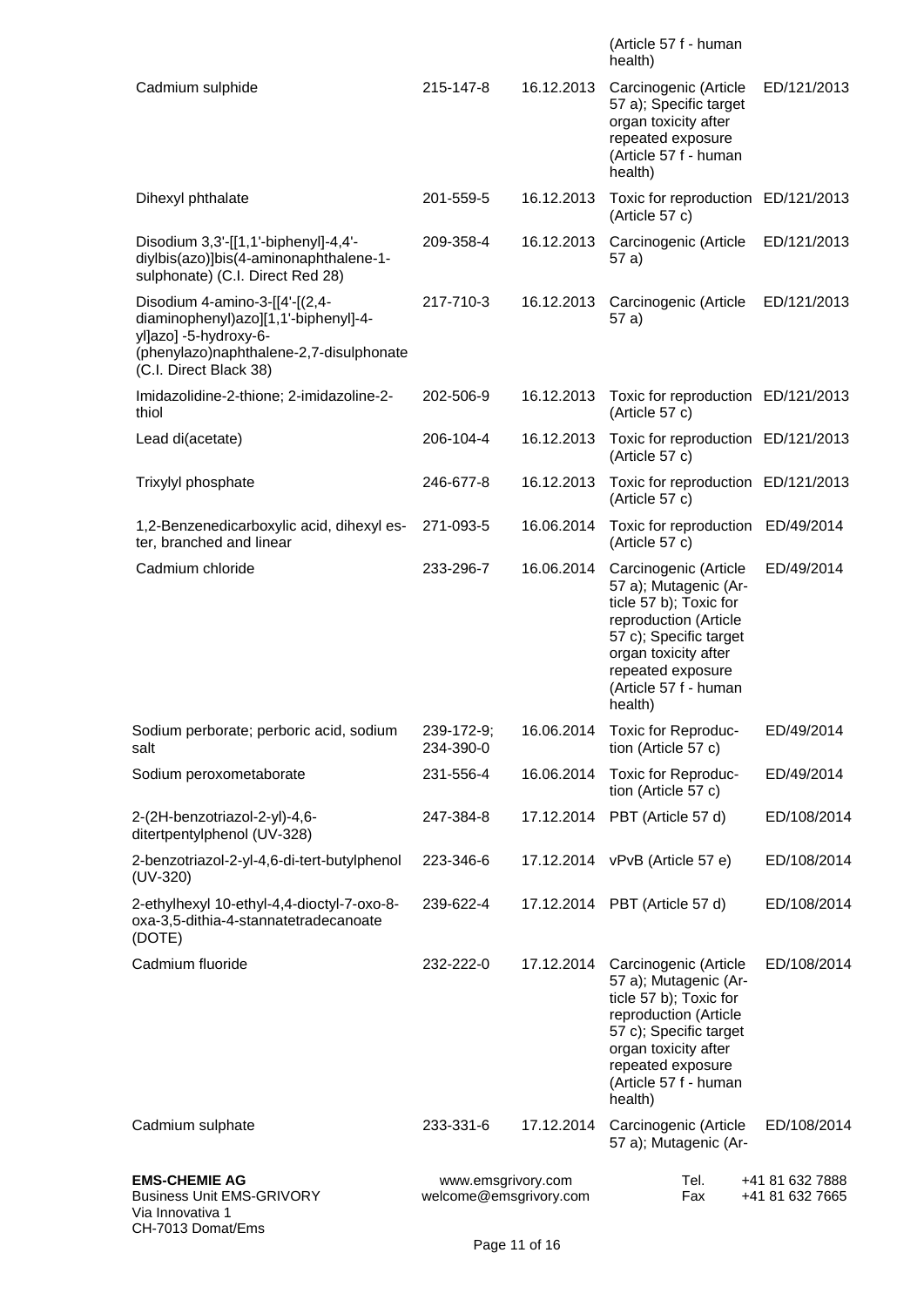|                                                                                                                                                                                                                                                                                                                           |                                              |            | ticle 57 b); Toxic for<br>reproduction (Article<br>57 c); Specific target<br>organ toxicity after<br>repeated exposure<br>(Article 57 f - human<br>health) |                                    |
|---------------------------------------------------------------------------------------------------------------------------------------------------------------------------------------------------------------------------------------------------------------------------------------------------------------------------|----------------------------------------------|------------|------------------------------------------------------------------------------------------------------------------------------------------------------------|------------------------------------|
| Reaction mass of 2-ethylhexyl 10-ethyl-<br>4,4-dioctyl-7-oxo-8-oxa-3,5-dithia-4-<br>stannatetradecanoate and 2-ethylhexyl 10-<br>ethyl-4-[[2-[(2-ethylhexyl)oxy]-2-<br>oxoethyl]thio]-4-octyl-7-oxo-8-oxa-3,5-<br>dithia-4-stannatetradecanoate (reaction<br>mass of DOTE and MOTE)                                       |                                              | 17.12.2014 | Toxic for Reproduc-<br>tion (Article 57 c)                                                                                                                 | ED/108/2014                        |
| 1,2-benzenedicarboxylic acid, di-C6-10-<br>alkyl esters; 1,2-benzenedicarboxylic acid,<br>mixed decyl and hexyl and octyl diesters<br>with $\geq 0.3\%$ of dihexyl phthalate (EC No.<br>201-559-5)                                                                                                                        | 271-094-0<br>272-013-1                       | 15.06.2015 | Toxic for Reproduc-<br>tion (Article 57 c)                                                                                                                 | ED/39/2015                         |
| 5-sec-butyl-2-(2,4-dimethylcyclohex-3-en-<br>1-yl)-5-methyl-1,3-dioxane [1], 5-sec-butyl-<br>2-(4,6-dimethylcyclohex-3-en-1-yl)-5-<br>methyl-1,3-dioxane [2] [covering any of the<br>individual isomers of [1] and [2] or any<br>combination thereof]                                                                     |                                              | 15.06.2015 | vPvB (Article 57 e)                                                                                                                                        | ED/39/2015                         |
| 1,3-propanesultone; 1,2-oxathiolane 2,2-<br>dioxide                                                                                                                                                                                                                                                                       | 214-317-9                                    | 17.12.2015 | Carcinogenic (Article<br>57 a)                                                                                                                             | ED/79/2015                         |
| 2,4-di-tert-butyl-6-(5-chlorobenzotriazol-2-<br>yl)phenol (UV-327)                                                                                                                                                                                                                                                        | 223-383-8                                    | 17.12.2015 | vPvB (Article 57 e)                                                                                                                                        | ED/79/2015                         |
| 2-(2H-benzotriazol-2-yl)-4-(tert-butyl)-6-<br>(sec-butyl)phenol (UV-350)                                                                                                                                                                                                                                                  | 253-037-1                                    |            | 17.12.2015 vPvB (Article 57 e)                                                                                                                             | ED/79/2015                         |
| Nitrobenzene                                                                                                                                                                                                                                                                                                              | 202-716-0                                    | 17.12.2015 | Toxic for Reproduc-<br>tion (Article 57 c)                                                                                                                 | ED/79/2015                         |
| Perfluorononan-1-oic acid<br>$(2,2,3,3,4,4,5,5,6,6,7,7,8,8,9,9,9-$<br>heptadecafluorononanoic acid and its so-<br>dium and ammonium salts                                                                                                                                                                                 | 206-801-3                                    | 17.12.2015 | Toxic for reproduction<br>(Article 57 c); PBT<br>(Article 57 d)                                                                                            | ED/79/2015                         |
| Benzo[def]chrysene (Benzo[a]pyrene)                                                                                                                                                                                                                                                                                       | 200-028-5                                    | 20.06.2016 | Carcinogenic (Article<br>57 a); Mutagenic (Ar-<br>ticle 57 b);<br>Toxic for reproduction<br>(Article 57 c);<br>PBT (Article 57 d);<br>vPvB (Article 57 e)  | ED/21/2016                         |
| 4-Heptylphenol, branched and linear [sub-<br>stances with a linear and/or branched alkyl<br>chain with a carbon number of 7 covalently<br>bound predominantly in position 4 to phe-<br>nol, covering also UVCB- and well-defined<br>substances which include any of the indi-<br>vidual isomers or a combination thereof] |                                              | 12.01.2017 | Endocrine disrupting<br>properties (Article 57<br>f - environment)                                                                                         | ED/01/2017                         |
| Nonadecafluorodecanoic acid (PFDA) and<br>its sodium and ammonium salts                                                                                                                                                                                                                                                   |                                              | 12.01.2017 | Toxic for reproduction<br>(Article 57 c); PBT<br>(Article 57 d)                                                                                            | ED/01/2017                         |
| p-(1,1-dimethylpropyl)phenol                                                                                                                                                                                                                                                                                              | 206-400-3                                    | 12.01.2017 | Endocrine disrupting<br>properties (Article 57<br>f - environment)                                                                                         | ED/01/2017                         |
| Perfluorohexane-1-sulphonic acid and its<br>salts (PFHxS)                                                                                                                                                                                                                                                                 | $\overline{\phantom{a}}$                     | 07.07.2017 | vPvB (Article 57 e)                                                                                                                                        | ED/30/2017                         |
| <b>EMS-CHEMIE AG</b><br><b>Business Unit EMS-GRIVORY</b><br>Via Innovativa 1<br>CH-7013 Domat/Ems                                                                                                                                                                                                                         | www.emsgrivory.com<br>welcome@emsgrivory.com |            | Tel.<br>Fax                                                                                                                                                | +41 81 632 7888<br>+41 81 632 7665 |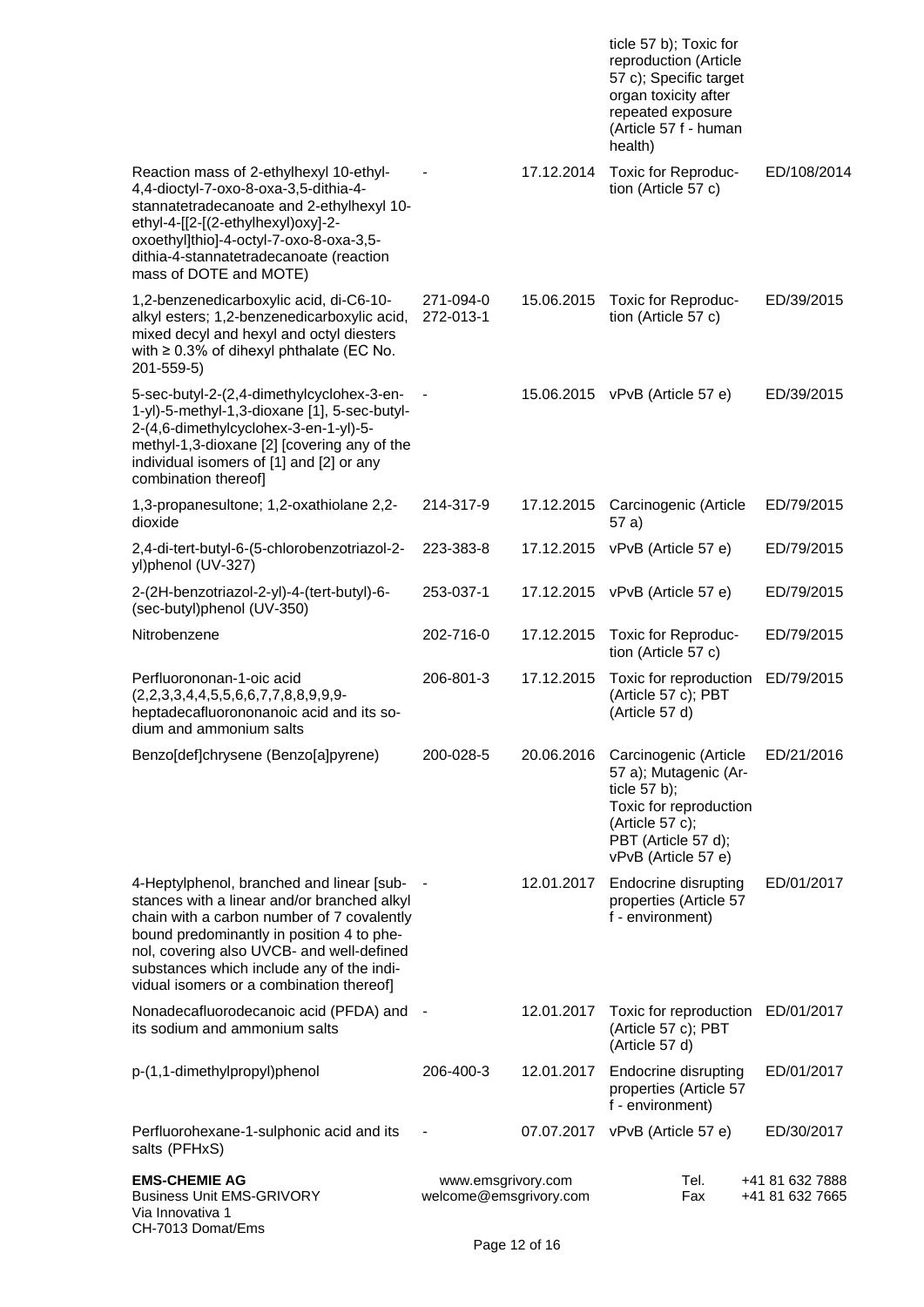| 4,4'-isopropylidenediphenol (bisphenol A)                                                                                                                                                                  | 201-245-8                                    | 15.01.2018 | Toxic for reproduction ED/01/2017<br>(Article 57 c)<br>Endocrine disrupting                                                                                       |                                    |
|------------------------------------------------------------------------------------------------------------------------------------------------------------------------------------------------------------|----------------------------------------------|------------|-------------------------------------------------------------------------------------------------------------------------------------------------------------------|------------------------------------|
|                                                                                                                                                                                                            |                                              |            | properties (Article 57                                                                                                                                            | ED/30/2017                         |
|                                                                                                                                                                                                            |                                              |            | f - human health, en-<br>vironment)                                                                                                                               | ED 01/2018                         |
| Benz[a]anthracene                                                                                                                                                                                          | 200-280-6                                    | 15.01.2018 | Carcinogenic (Article<br>57 a); PBT (Article 57<br>d); vPvB (Article 57 e)                                                                                        | ED 01/2018                         |
| Cadmium carbonate                                                                                                                                                                                          | 208-168-9                                    | 15.01.2018 | Carcinogenic (Article<br>57 a); Mutagenic (Ar-<br>ticle 57 b); Specific<br>target organ toxicity<br>after repeated expo-<br>sure (Article 57 f -<br>human health) | ED 01/2018                         |
| Cadmium hydroxide                                                                                                                                                                                          | 244-168-5                                    | 15.01.2018 | Carcinogenic (Article<br>57 a); Mutagenic (Ar-<br>ticle 57 b); Specific<br>target organ toxicity<br>after repeated expo-<br>sure (Article 57 f -<br>human health) | ED 01/2018                         |
| Cadmium nitrate                                                                                                                                                                                            | 233-710-6                                    | 15.01.2018 | Carcinogenic (Article<br>57 a); Mutagenic (Ar-<br>ticle 57 b); Specific<br>target organ toxicity<br>after repeated expo-<br>sure (Article 57 f -<br>human health) | ED 01/2018                         |
| Chrysene                                                                                                                                                                                                   | 205-923-4                                    | 15.01.2018 | Carcinogenic (Article<br>57 a); PBT (Article 57<br>d); vPvB (Article 57 e)                                                                                        | ED 01/2018                         |
| 1,6,7,8,9,14,15,16,17,17,18,18-<br>dodecachloropentacy-<br>clo[12.2.1.16,9.02,13.05,10]octadeca-7,15-<br>diene (Dechlorane Plus) [covering any of<br>its individual isomers or any combination<br>thereof] |                                              |            | 15.01.2018 vPvB (Article 57 e)                                                                                                                                    | ED 01/2018                         |
| Reaction products of 1,3,4-thiadiazolidine-<br>2,5-dithione, formaldehyde and 4-<br>heptylphenol, branched and linear (RP-<br>HP)                                                                          |                                              | 15.01.2018 | Endocrine disrupting<br>properties (Article 57 f<br>$-$ environment)                                                                                              | ED 01/2018                         |
| Benzene-1,2,4-tricarboxylic acid 1,2-<br>anhydride; trimellitic anhydride; TMA                                                                                                                             | 209-008-0                                    | 27.06.2018 | Respiratory sensitis-<br>ing properties (Article<br>57 f - human health)                                                                                          | ED/61/2018<br>EU/2018/594          |
| Benzo[ghi]perylene                                                                                                                                                                                         | 205-883-8                                    | 27.06.2018 | PBT (Article 57 d)                                                                                                                                                | ED 61/2018                         |
| Decamethylcyclopentasiloxane, D5                                                                                                                                                                           | 208-764-9                                    | 27.06.2018 | vPvB (Article 57 e)                                                                                                                                               | ED 61/2018                         |
| Dicyclohexyl phthalate, DCHP                                                                                                                                                                               | 201-545-9                                    | 27.06.2018 | PBT (Article 57 d)                                                                                                                                                | EU/2018/636<br>ED/61/2018          |
| Disodium octaborate                                                                                                                                                                                        | 234-541-0                                    | 27.06.2018 | vPvB (Article 57 e)                                                                                                                                               | ED 61/2018                         |
| Dodecamethylcyclohexasiloxane, D6                                                                                                                                                                          | 208-762-8                                    | 27.06.2018 | Toxic for reproduction<br>(Article 57 c)                                                                                                                          | ED 61/2018                         |
| Ethylenediamine, EDA                                                                                                                                                                                       | 203-468-6                                    | 27.06.2018 | Endocrine disrupting<br>properties (Article 57 f<br>- human health)                                                                                               | ED 61/2018                         |
| Lead                                                                                                                                                                                                       | 231-100-4                                    | 27.06.2018 | Toxic for reproduction ED 61/2018                                                                                                                                 |                                    |
| <b>EMS-CHEMIE AG</b><br><b>Business Unit EMS-GRIVORY</b><br>Via Innovativa 1<br>CH-7013 Domat/Ems                                                                                                          | www.emsgrivory.com<br>welcome@emsgrivory.com |            | Tel.<br>Fax                                                                                                                                                       | +41 81 632 7888<br>+41 81 632 7665 |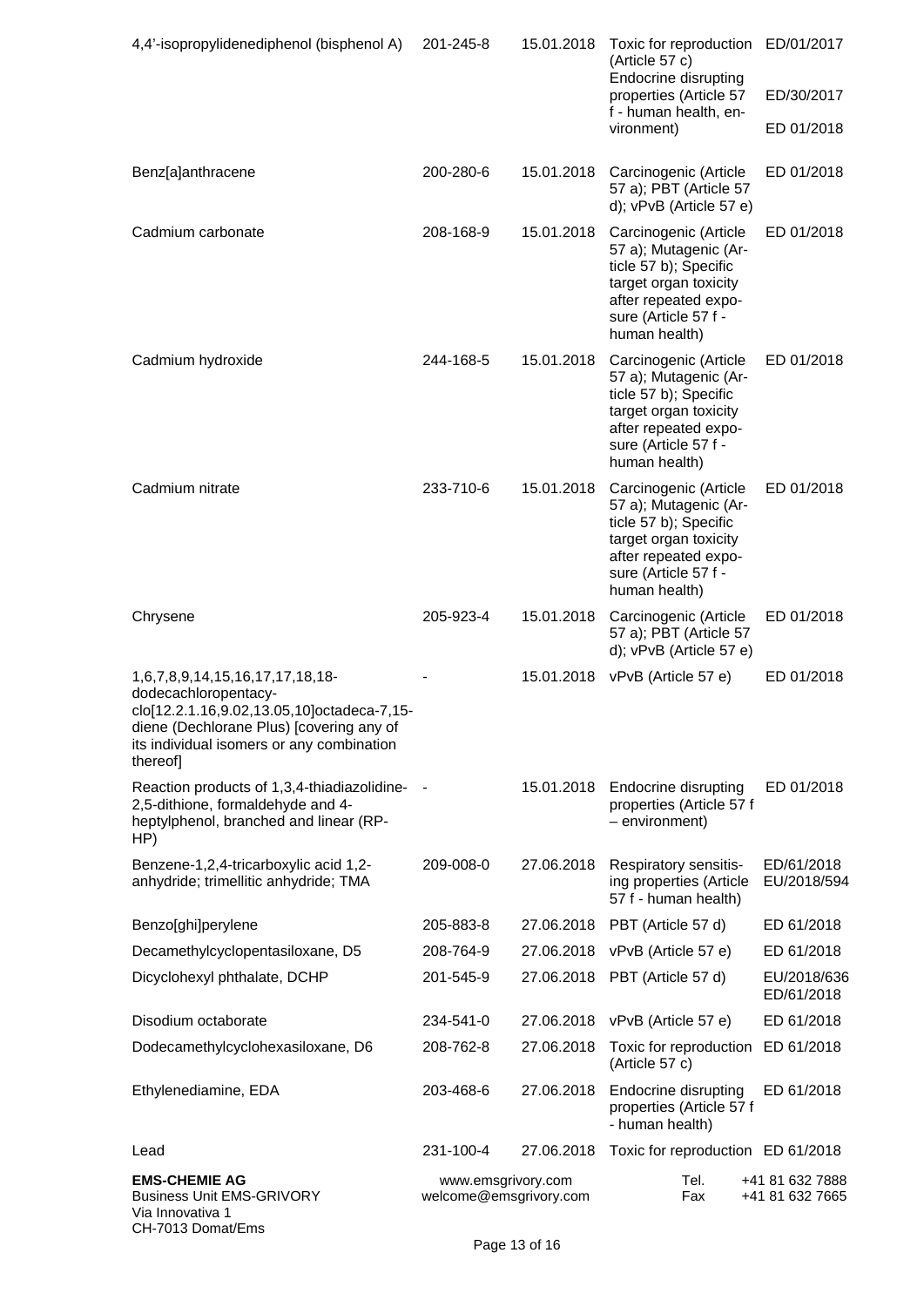|                                                                                                                                                                           |                                              |            | (Article 57 c)                                                                                                                                                                                                                                                |                                    |
|---------------------------------------------------------------------------------------------------------------------------------------------------------------------------|----------------------------------------------|------------|---------------------------------------------------------------------------------------------------------------------------------------------------------------------------------------------------------------------------------------------------------------|------------------------------------|
| Octamethylcyclotetrasiloxane, D4                                                                                                                                          | 209-136-7                                    | 27.06.2018 | PBT (Article 57 d)                                                                                                                                                                                                                                            | ED 61/2018                         |
| Terphenyl, hydrogenated                                                                                                                                                   | 262-967-7                                    | 27.06.2018 | vPvB (Article 57 e)                                                                                                                                                                                                                                           | ED 61/2018                         |
| 1,7,7-trimethyl-3-(phenylmethylene) bicy-<br>clo[2.2.1]heptan-2-one; 3-benzylidene<br>camphor; 3-BC                                                                       | 239-139-9                                    | 15.01.2019 | Endocrine disrupting<br>properties (Article 57 f EU/2018/2013<br>- environment)                                                                                                                                                                               | ED/88/2018                         |
| 2,2-bis(4'-hydroxyphenyl)-4-methylpentane 401-720-1                                                                                                                       |                                              | 15.01.2019 | Toxic for reproduction ED/88/2018<br>(Article 57 c)                                                                                                                                                                                                           |                                    |
| Benzo[k]fluoranthene                                                                                                                                                      | 205-916-6                                    | 15.01.2019 | Carcinogenic (Article<br>57 a)                                                                                                                                                                                                                                | ED/88/2018                         |
| Fluoranthene                                                                                                                                                              | 205-912-4                                    | 15.01.2019 | PBT (Article 57 d)                                                                                                                                                                                                                                            | ED/88/2018                         |
| Phenanthrene                                                                                                                                                              | 201-581-5                                    | 15.01.2019 | vPvB (Article 57 e)                                                                                                                                                                                                                                           | ED/88/2018                         |
| Pyrene                                                                                                                                                                    | 204-927-3                                    | 15.01.2019 | PBT (Article 57 d)                                                                                                                                                                                                                                            | ED/88/2018                         |
| 2,3,3,3-tetrafluoro-2-<br>(heptafluoropropoxy)propionic acid, its<br>salts and its acyl halides<br>covering any of their individual isomers and com-<br>binations thereof |                                              | 16.07.2019 | Equivalent level of<br>concern having prob-<br>able serious effects to<br>human health (Article<br>57 f - human health)<br>Equivalent level of<br>concern having prob-<br>able serious effects to<br>the environment (Arti-<br>cle 57 f - environ-<br>ment)   | ED/71/2019                         |
| 2-methoxyethyl acetate                                                                                                                                                    | 203-772-9                                    | 16.07.2019 | Toxic for reproduction ED/71/2019<br>(Article 57c)                                                                                                                                                                                                            |                                    |
| 4-tert-butylphenol                                                                                                                                                        | 202-679-0                                    | 16.07.2019 | Endocrine disrupting<br>properties (Article 57 f EU/2019/1194<br>- environment)                                                                                                                                                                               | ED/71/2019                         |
| Tris(4-nonylphenyl, branched and linear)<br>phosphite (TNPP) with $\geq 0.1\%$ w/w of 4-<br>nonylphenol, branched and linear (4-NP)                                       |                                              | 16.07.2019 | Endocrine disrupting<br>properties (Article 57 f<br>- environment)                                                                                                                                                                                            | ED/71/2019                         |
| Perfluorobutane sulfonic acid (PFBS) and<br>its salts                                                                                                                     |                                              | 16.01.2020 | Equivalent level of<br>concern having prob-<br>able serious effects to<br>human health (Article<br>57(f) - human health)<br>Equivalent level of<br>concern having prob-<br>able serious effects to<br>the environment (Arti-<br>cle 57(f) - environ-<br>ment) | ECHA_01_2020                       |
| Diisohexyl phthalate                                                                                                                                                      | 276-090-2                                    | 16.01.2020 | Toxic for reproduction ECHA_01_2020<br>(Article 57c)                                                                                                                                                                                                          |                                    |
| 2-methyl-1-(4-methylthiophenyl)-2-<br>morpholinopropan-1-one                                                                                                              | 400-600-6                                    | 16.01.2020 | Toxic for reproduction ECHA_01_2020<br>(Article 57c)                                                                                                                                                                                                          |                                    |
| 2-benzyl-2-dimethylamino-4'-<br>morpholinobutyrophenone                                                                                                                   | 404-360-3                                    | 16.01.2020 | Toxic for reproduction ECHA_01_2020<br>(Article 57c)                                                                                                                                                                                                          |                                    |
| 1-vinylimidazole                                                                                                                                                          | 214-012-0                                    | 25.06.2020 | Toxic for reproduction D(2020)4578-<br>(Article 57c)                                                                                                                                                                                                          | DC                                 |
| 2-methylimidazole                                                                                                                                                         | 211-765-7                                    | 25.06.2020 | Toxic for reproduction D(2020)4578-<br>(Article 57c)                                                                                                                                                                                                          | DC                                 |
| Dibutylbis(pentane-2,4-dionato-O,O')tin                                                                                                                                   | 245-152-0                                    | 25.06.2020 | Toxic for reproduction D(2020)4578-<br>(Article 57c)                                                                                                                                                                                                          | DC                                 |
| <b>EMS-CHEMIE AG</b><br><b>Business Unit EMS-GRIVORY</b><br>Via Innovativa 1<br>CH-7013 Domat/Ems                                                                         | www.emsgrivory.com<br>welcome@emsgrivory.com |            | Tel.<br>Fax                                                                                                                                                                                                                                                   | +41 81 632 7888<br>+41 81 632 7665 |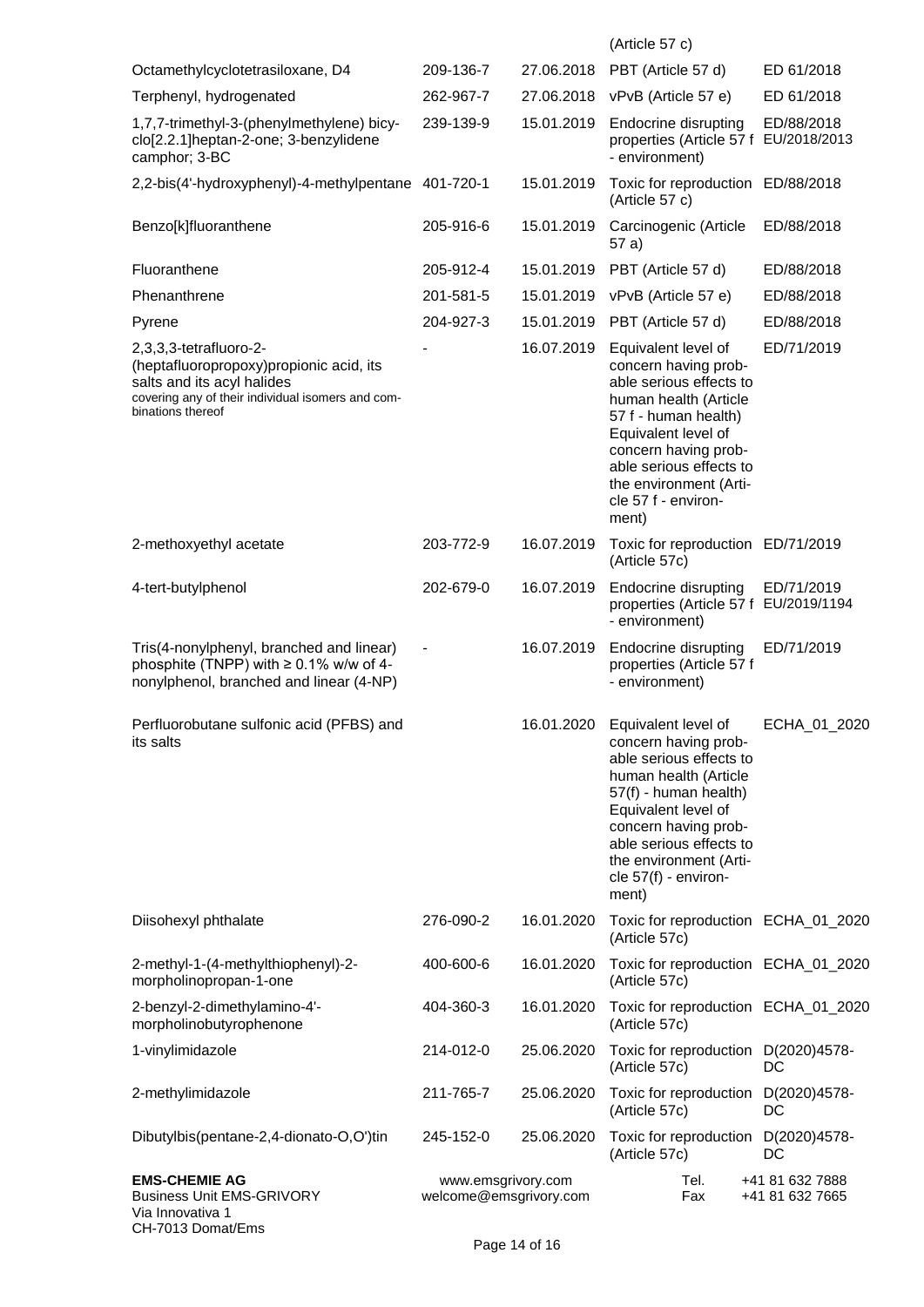| Butyl 4-hydroxybenzoate                                                                                                                                                                            | 202-318-7                    | 25.06.2020 | Endocrine disrupting<br>properties (Article 57 f DC<br>- human health)                                                                                                                                                                                                              | D(2020)4578-        |
|----------------------------------------------------------------------------------------------------------------------------------------------------------------------------------------------------|------------------------------|------------|-------------------------------------------------------------------------------------------------------------------------------------------------------------------------------------------------------------------------------------------------------------------------------------|---------------------|
| Dioctyltin dilaurate<br>Stannane, dioctyl-, bis(coco acyloxy) de-<br>rivs.                                                                                                                         | 222-883-3<br>293-901-5       | 19.01.2021 | Toxic for reproduction D(2020)9139-<br>(Article 57c)                                                                                                                                                                                                                                | DC                  |
| any other stannane, dioctyl-, bis(fatty<br>acyloxy) derivs. wherein C12 is the pre-<br>dominant carbon number of the fatty<br>acyloxy moiety                                                       |                              |            |                                                                                                                                                                                                                                                                                     |                     |
| Bis(2-(2-methoxyethoxy)ethyl)ether                                                                                                                                                                 | 205-594-7                    | 19.01.2021 | Toxic for reproduction<br>(Article 57c)                                                                                                                                                                                                                                             | D(2020)9139-<br>DC  |
| 2-(4-tert-butylbenzyl)propionaldehyde and<br>its individual stereoisomers                                                                                                                          | $\qquad \qquad \blacksquare$ | 08.07.2021 | Toxic for reproduction<br>(Article 57 c)                                                                                                                                                                                                                                            | D(2021)4569-<br>DC  |
| Orthoboric acid, sodium salt                                                                                                                                                                       | 237-560-2                    | 08.07.2021 | Toxic for reproduction<br>(Article 57 c)                                                                                                                                                                                                                                            | D(2021)4569-<br>DC  |
| 2,2-bis(bromomethyl)propane1,3-diol<br>(BMP);                                                                                                                                                      | 221-967-7                    | 08.07.2021 | Carcinogenic<br>(Article 57 a)                                                                                                                                                                                                                                                      | D(2021)4569-<br>DC  |
| 2,2-dimethylpropan-1-ol, tribromo derivati-<br>ve/3-bromo-2,2-bis(bromomethyl)-1-<br>propanol (TBNPA);                                                                                             | 253-057-0                    |            |                                                                                                                                                                                                                                                                                     |                     |
| 2,3-dibromo-1-propanol (2,3-DBPA)                                                                                                                                                                  | 202-480-9                    |            |                                                                                                                                                                                                                                                                                     |                     |
| Glutaral                                                                                                                                                                                           | 203-856-5                    | 08.07.2021 | Respiratory sensitis-<br>ing properties (Article<br>57f - human health)                                                                                                                                                                                                             | D(2021)4569-<br>DC  |
| Medium-chain chlorinated paraffins<br>(MCCP)<br>(UVCB substances consisting of more than<br>or equal to 80% linear chloroalkanes with<br>carbon chain lengths within the range from<br>C14 to C17) |                              | 08.07.2021 | PBT (Article 57d)<br>vPvB (Article 57e)                                                                                                                                                                                                                                             | D(2021)4569-<br>DC  |
| Phenol, alkylation products (mainly in para<br>position) with C12-rich branched alkyl<br>chains from oligomerisation, covering any<br>individual isomers and/ or combinations<br>thereof (PDDP)    |                              | 08.07.2021 | Toxic for reproduction<br>(Article 57c)<br>Endocrine disrupting<br>properties (Article 57f<br>- human health and<br>environment)                                                                                                                                                    | D(2021)4569-<br>DC  |
| 1,4-dioxane                                                                                                                                                                                        | 204-661-8                    | 08.07.2021 | Carcinogenic<br>(Article 57a)<br>Equivalent level of<br>concern having prob-<br>able serious effects to<br>the environment (Arti-<br>cle 57f -environment)<br>Equivalent level of<br>concern having prob-<br>able serious effects to<br>human health (Article<br>57f -human health) | D(2021)4569-<br>DC  |
| 4,4'-(1-methylpropylidene)bisphenol                                                                                                                                                                | 201-025-1                    | 08.07.2021 | Endocrine disrupting<br>properties (Article 57f<br>- human health and<br>environment)                                                                                                                                                                                               | D(2021)4569-<br>DC  |
| 6,6'-di-tert-butyl-2,2'-methylenedi-p-cresol<br>(DBMC)                                                                                                                                             | 204-327-1                    | 17.01.2022 | Toxic for reproduction<br>(Article 57 c)                                                                                                                                                                                                                                            | D(2021)10043-<br>DC |
| tris(2-methoxyethoxy)vinylsilane                                                                                                                                                                   | 213-934-0                    | 17.01.2022 | Toxic for reproduction<br>(Article 57 c)                                                                                                                                                                                                                                            | D(2021)10043-<br>DC |

| el. |  | +41 81 632 7888 |
|-----|--|-----------------|
| ax  |  | +41 81 632 7665 |